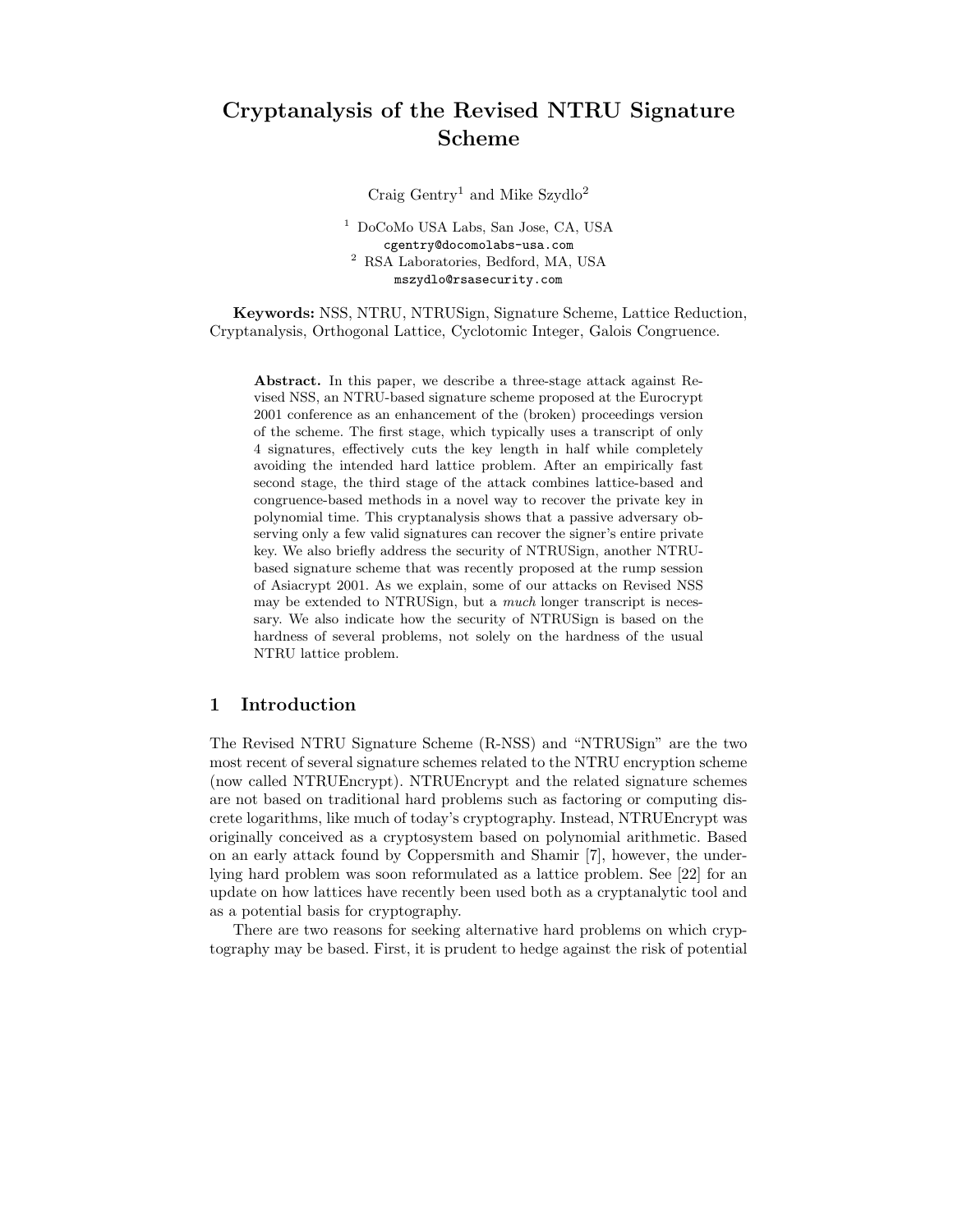breakthroughs in factoring and computing discrete logarithms. A second and more significant reason is efficiency. NTRU-based algorithms, for example, are touted to run hundreds of times faster while providing the same security as competing algorithms. The drawback in using alternative hard problems is that they may not be as well understood. Although lattice theory has been studied for over  $100 \text{ years},^1$  the *algorithmic* nature of hard lattice problems such the "shortest" vector problem" (SVP) was not really studied intensively until Lenstra, Lenstra and Lovász discovered a polynomial-time lattice basis reduction algorithm in 1982. Moreover, NTRU-based schemes use specific types of lattices based on an underlying polynomial ring, and these lattices generate specific types of lattice problems that may be easier to solve than general lattice problems. Since these specific lattice problems have been studied intensively only since NTRU-Encrypt's introduction in 1996, we can expect plenty of new results. This paper is a case in point: we use a new polynomial-time algorithm to find the shortest vector in certain lattices that arise in R-NSS, allowing us to break the scheme.

#### 1.1 History of NTRU-based Signature Schemes

Since the invention of NTRUEncrypt in 1996, several related identification and signature schemes have been proposed. These include an identification scheme invented by Kaliski, et.al. in 1997 [12], a "preliminary" version of NSS presented at the rump session of Crypto 2000, and the scheme described in the proceedings of Eurocrypt 2001 [17]. (See also [16] and [4].) All of these have been broken. (See [21] and [9].) In their Eurocrypt presentation, the authors of NSS sketched a revised scheme. They described these revisions in more detail in a technical note entitled "Enhanced Encoding and Verification Methods for the NTRU Signature Scheme" [14], which was revised several months later [15]. They finally committed to a scheme, which we will call "R-NSS," by publishing it in the preliminary cryptographic standard document EESS [5]. They also published analysis and research showing how the new scheme defeated previous attacks. Although R-NSS does indeed appear to be a significantly stronger scheme than previous versions, this paper describes how it can be broken.

Since the initial submission of this paper, NTRU has proposed a new NTRUbased signature scheme called NTRUSign. Although our primary focus is R-NSS, we also provide security analysis of NTRUSign, as requested by the Program Committee.

## 1.2 Our Cryptanalysis

In our cryptanalysis of R-NSS, we use for concreteness the parameters suggested in the technical note [15] and standards document [5]. We show how a passive adversary who observes only a few valid signatures can recover the signer's entire private key. Although some might consider R-NSS to be even more ad hoc

<sup>&</sup>lt;sup>1</sup> This includes early work by Hermite and Minkowski, the latter calling the topic "Geometrie der Zahlen" (Geometry of Numbers) in 1910.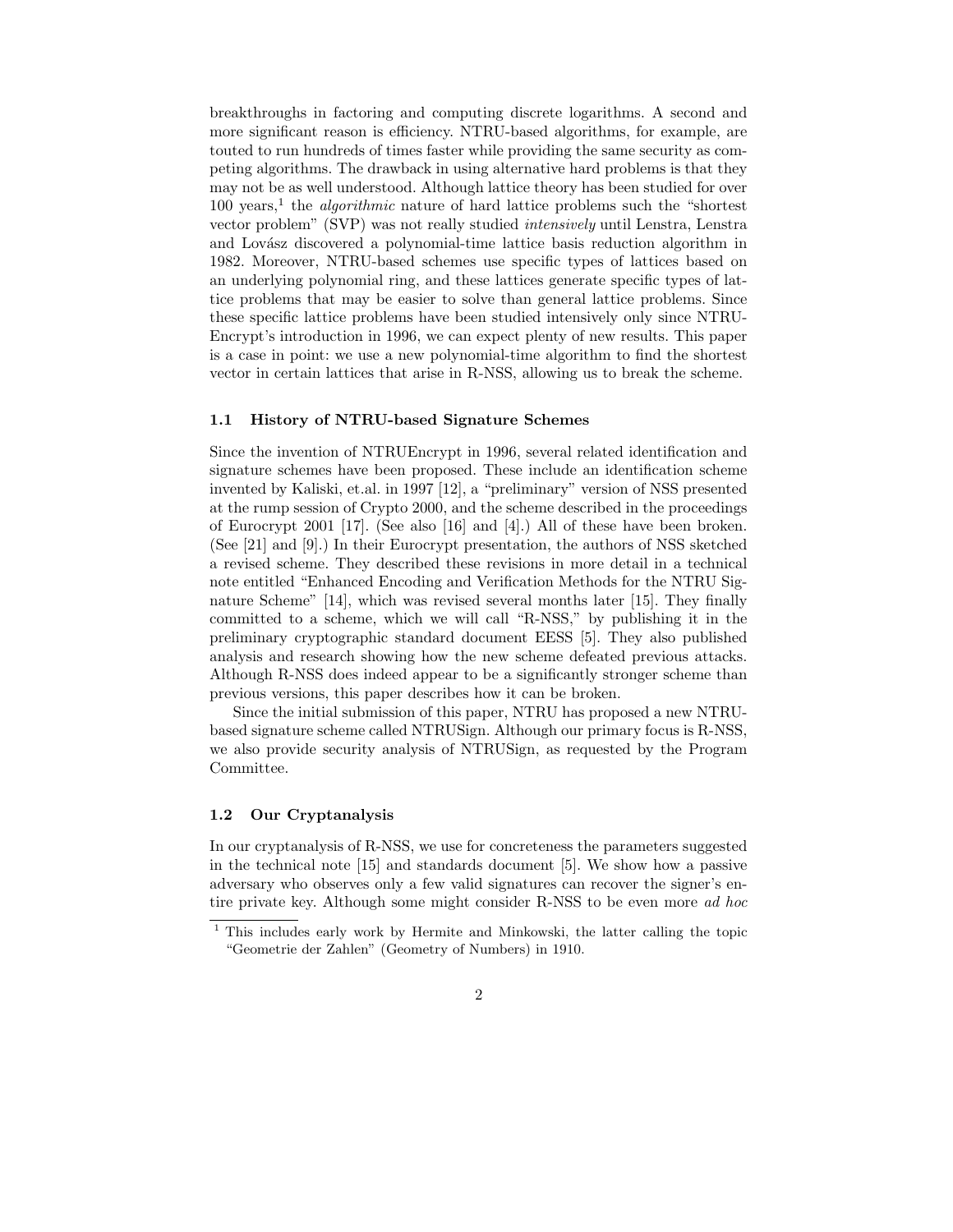than previous NTRU-based signature schemes, our attacks against it are more fundamental than previous attacks, in that they target the basic tenets of the scheme rather than its peculiarities.

The rest of this paper is organized as follows: In Section 2, we provide background mathematics, and then in Section 3, we describe R-NSS. In Section 4, we survey the previous attacks on NTRU-based signature schemes that are relevant to our cryptanalysis of R-NSS. In Section 5, we detail the first stage of our attack: the lifting procedure. Next, in Section 6, we describe how to obtain the polynomial  $f * f$ , which we use in the final stage of the attack. In Section 7, we introduce novel techniques for circulant lattices which enable a surprising algorithm to obtain the private key  $f$  in polynomial time. We give a summary of our R-NSS cryptanalysis in Section 8. Finally, in Section 9, we describe NTRUSign, consider attacks against it and describe alternative hard problems that underlie its security.

# 2 Background Mathematics

As with NTRUEncrypt and previous NTRU-based signature schemes, the key underlying structure of R-NSS is the polynomial ring

$$
R = \mathbb{Z}[X]/(X^N - 1) \tag{1}
$$

where  $N$  is a prime integer (e.g., 251) in practice. In some steps, R-NSS uses the quotient ring  $R_q = \mathbb{Z}_q[X]/(X^N - 1)$ , where the coefficients are reduced modulo q, and normally taken in the range  $(-q/2, q/2]$ , where q is typically a power of 2 (e.g., 128). Multiplication in R and in  $R_q$  is also called convolution. We define  $||f||$  to be the Euclidean norm of a polynomial in the basis  $\{1, x, \ldots\}$ and the convolution matrix of  $f$  to be the matrix whose rows correspond to  $\{f, xf, x^2f \ldots\}.$ 

At times, we will refer to the reversal  $\bar{a}$  of a polynomial a, defined by  $\overline{a}_k = a_{N-k}$  (with  $\overline{a}_0 = a_0$ ). The mapping  $a \mapsto \overline{a}$  is an automorphism of R, since applying the map twice yields the original polynomial. We use the term "palindromes" in referring to polynomials that are fixed under the reversal mapping on  $R$  – i.e., polynomials a such that  $a = \overline{a}$ . For any  $a \in R$ , it is easy to see that the product  $a * \overline{a}$  is a palindrome. This fact, as well as the reversal mapping, may be described in elementary terms, but also in terms of an automorphism of the underlying cyclotomic field  $\mathbb{Q}(\zeta_N)$ . We refer the reader to the full version of the paper for further details on the Galois theory of R and  $\mathbb{Q}(\zeta_N)$ .

#### 2.1 Lattices

The analysis of R-NSS will make frequent use of lattices. Formally, a lattice is a discrete subgroup of a vector space, but concretely, a lattice may be presented as the integral span of some set  $B = \{b_0, \ldots, b_{m-1}\}\$  of linearly independent vectors in  $\mathbb{R}^N$  - that is,

$$
L = \{v|v = \sum a_i b_i \, | \, a_i \in \mathbb{Z}\} \,.
$$
 (2)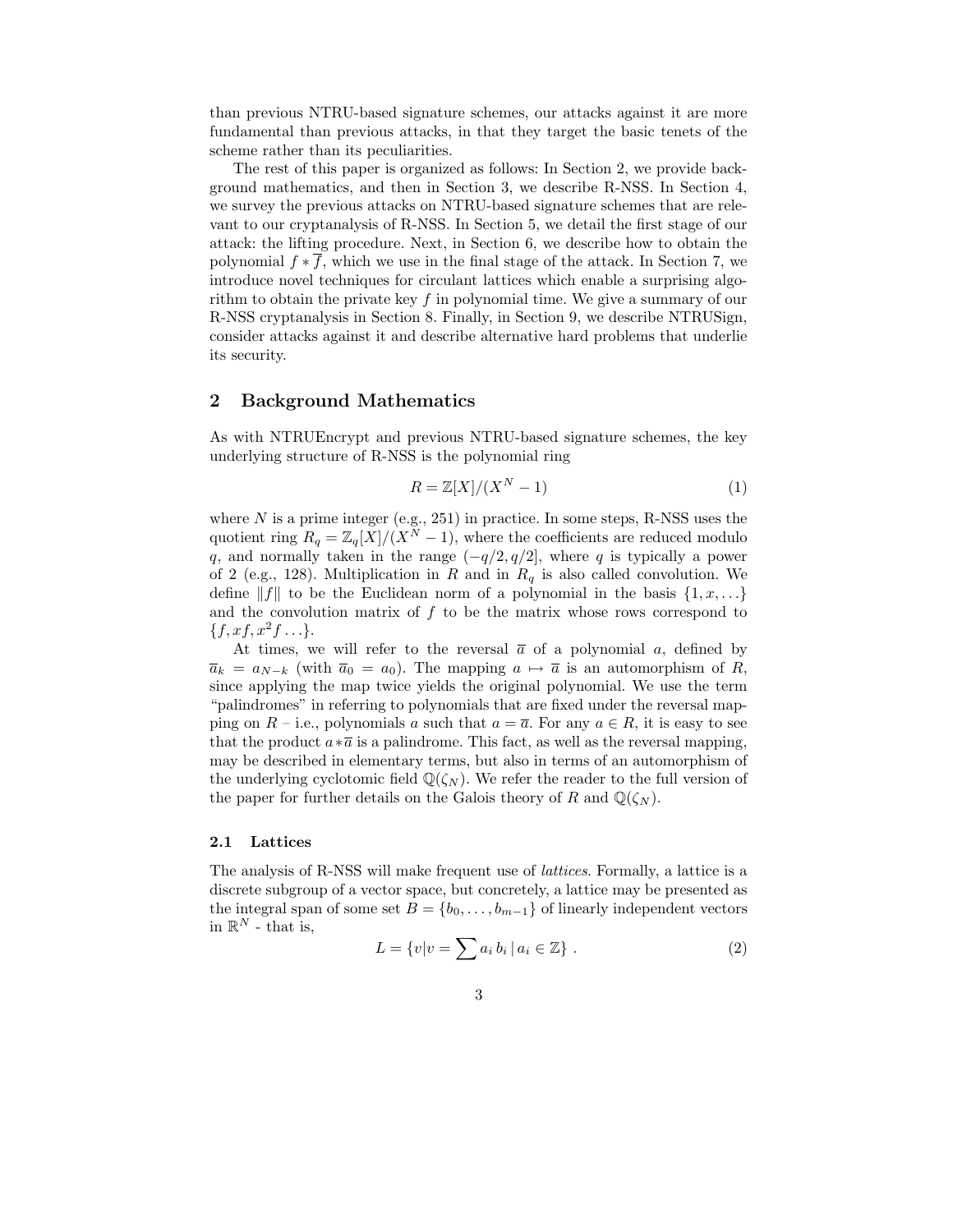We call m the dimension of the lattice, and  $B$  a basis of  $L$ . Bases will often be presented as a matrix in which the rows are the basis vectors  $\{b_i\}$ . Each lattice has an infinite number of bases, related by  $B' = UB$  where U is a unimodular matrix, but some bases are more useful than others. The goal of lattice reduction is to find useful bases, typically ones with reasonably short, reasonably orthogonal basis vectors. The most celebrated lattice reduction algorithm is LLL [19], which has found many uses in cryptology. The contemporary survey [22] provides an overview of lattice techniques and [2] provides detailed descriptions of LLL variants.

The most famous lattice problem is the shortest vector problem (SVP): given a basis of a lattice L, find the shortest nonzero vector in L. Although LLL and its variants manage to find somewhat short vectors in lattices, they do not necessarily find the shortest vector. In fact, SVP is an NP-hard problem (under randomized reductions) [1]. In previous cryptanalysis of NTRU and NSS, LLL's inability to recover the shortest (or a very, very short) vector was a significant shortcoming. In some of our attacks, however, we will construct lattices in which even vectors that are only somewhat short reveal information about the signer's private key, and then we will use LLL and its variants as black box algorithms to find these vectors. We will explain other aspects of lattice theory as they become relevant.

### 2.2 Ideals

Since R-NSS operates with polynomials in the ring  $R$ , we will need to consider multiplication in  $R$ , as well as ideals in this ring. Recall that an *ideal* is an additive subgroup of a commutative ring which is also closed under multiplication by any element in  $R$ , and a *principal ideal* is an ideal of  $R$  consisting of all  $R$ -multiples of a single element. We write  $(a)$  to denote the principal ideal consisting of all R-multiples of a, and say that the ideal is generated by a. We remark that not all ideals are principal, and furthermore, a generator of a principal ideal is not unique since there are infinitely many units  $u \in R$ , and for each u, both  $M_f$  and  $M_{(f*u)}$  define the same ideal. We naturally extend these notions to lattices by defining a lattice ideal to be a lattice which is also closed under "multiplication" by polynomials in R. Each lattice  $L(M_a)$  is a principal lattice ideal, and we will exploit this extra structure in our novel attacks on R-NSS.

# 3 Description of R-NSS

The signature scheme R-NSS is a triplet (keygen, sign, verify) of algorithms operating on polynomials in  $R = \mathbb{Z}[X]/(X^N - 1)$  and  $R_q = \mathbb{Z}_q[X]/(X^N - 1)$ , where N is prime, and  $q < N$ , (e.g.  $N = 251$ ,  $q = 128$ ). Other parameters in R-NSS include the modulus  $p$ , which is relatively prime to  $q$  and is typically chosen to be 3, as well as the integers  $d_u$ ,  $d_f$ ,  $d_g$ ,  $d_m$  and  $d_z$ , whose suggested values are respectively 88, 52, 36, 80, and 58. The latter parameters are used to define several families of *trinary* polynomials as follows:  $\mathcal{L}(d_1, d_2)$  denotes the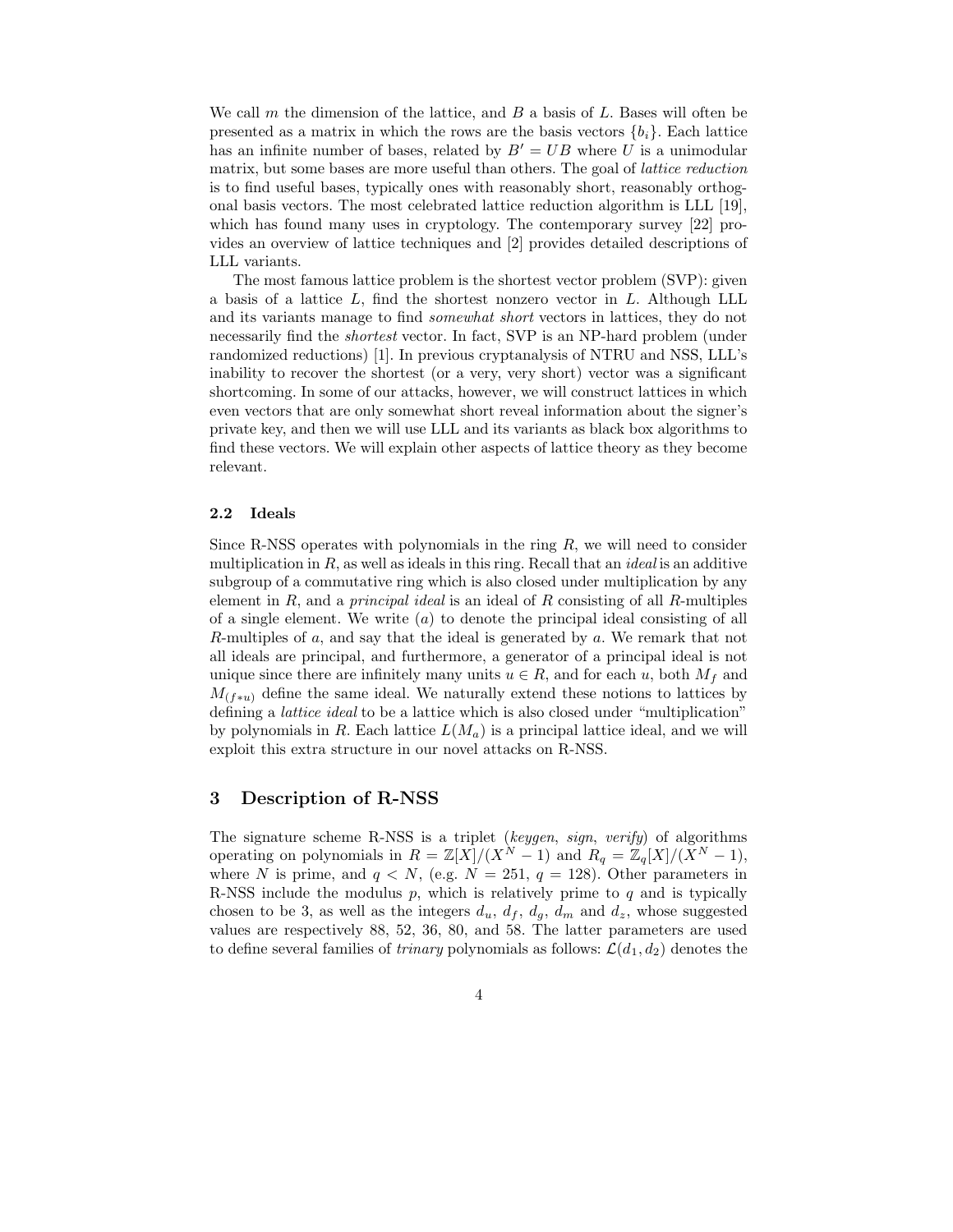set of polynomials in  $R_q$ , with  $d_1$  coefficients 1,  $d_2$  coefficients  $-1$  and all other coefficients 0.

**Key generation:** Two polynomials  $f$  and  $g$  are randomly generated according to the equations

$$
f = u + pf_1
$$

$$
g = u + pg_1
$$

where  $u \in \mathcal{L}(d_u, d_u + 1)$ ,  $f_1 \in \mathcal{L}(d_f, d_f)$  and  $g_1 \in \mathcal{L}(d_g, d_g)$ . The signer keeps these two polynomials secret, with  $f$  serving as the signer's private key. The public key h is computed as  $f^{-1} * g$  in  $R_q$ , and it is therefore necessary that f be invertible in  $R_q$  (i.e.,  $f * f^{-1} = 1$  for some  $f^{-1} \in R_q$ ). This is true with very high probability (see [24]); in any case the preceding step may be repeated by choosing a different polynomial  $f_1$ .

As in previous versions of NSS, the coefficients of  $f$  and  $g$  are small – i.e., they lie in a narrow range ([−4, 4] assuming  $p = 3$ ) of  $\mathbb{Z}_q$ . However, R-NSS introduces a new secret polynomial – namely,  $u$  – into the private key generation process. In the previous version of NSS,  $f \pmod{p}$  and  $q \pmod{p}$  were public, allowing a statistical attack on a transcript of signatures. In the full version of the paper we briefly describe this transcript attack, and explain how using  $u$  defeats it.

Signature generation: To sign a message, one transforms the message to be signed into a message representative according to a hash function-based procedure such as that described in [4]. We do not base any attack on this encoding, which can be made as safe as for any signature scheme. This message representative m is a polynomial in  $\mathcal{L}(d_m, d_m)$ . The signer then computes the following temporary variables:

$$
y = u^{-1} * m \mod p
$$

$$
z \in \mathcal{L}(d_z, d_z)
$$

$$
w = y + pz,
$$

where  $u^{-1}$  is computed in  $R_p = \mathbb{Z}_p[X]/(X^N - 1)$ . Notice that in  $R, f * w \equiv m$ (mod p). This is not necessarily the case in  $R_q$ , however, since reduction modulo q causes "deviations" in the modulo  $p$  congruence, given that  $p$  and  $q$  are relatively prime. During the rest of the signing process, the signer will try to keep the number of these deviations to a minimum. The signer computes more temporary variables:

$$
s = f * w \mod q
$$

$$
t = g * w \mod q
$$

$$
Dev_s = (s - m) \mod p
$$

$$
Dev_t = (t - m) \mod p
$$

 $Dev_s$  and  $Dev_t$  represent the deviations that the signer would like to correct, but, unfortunately for the signer, correcting a coefficient in s may cause additional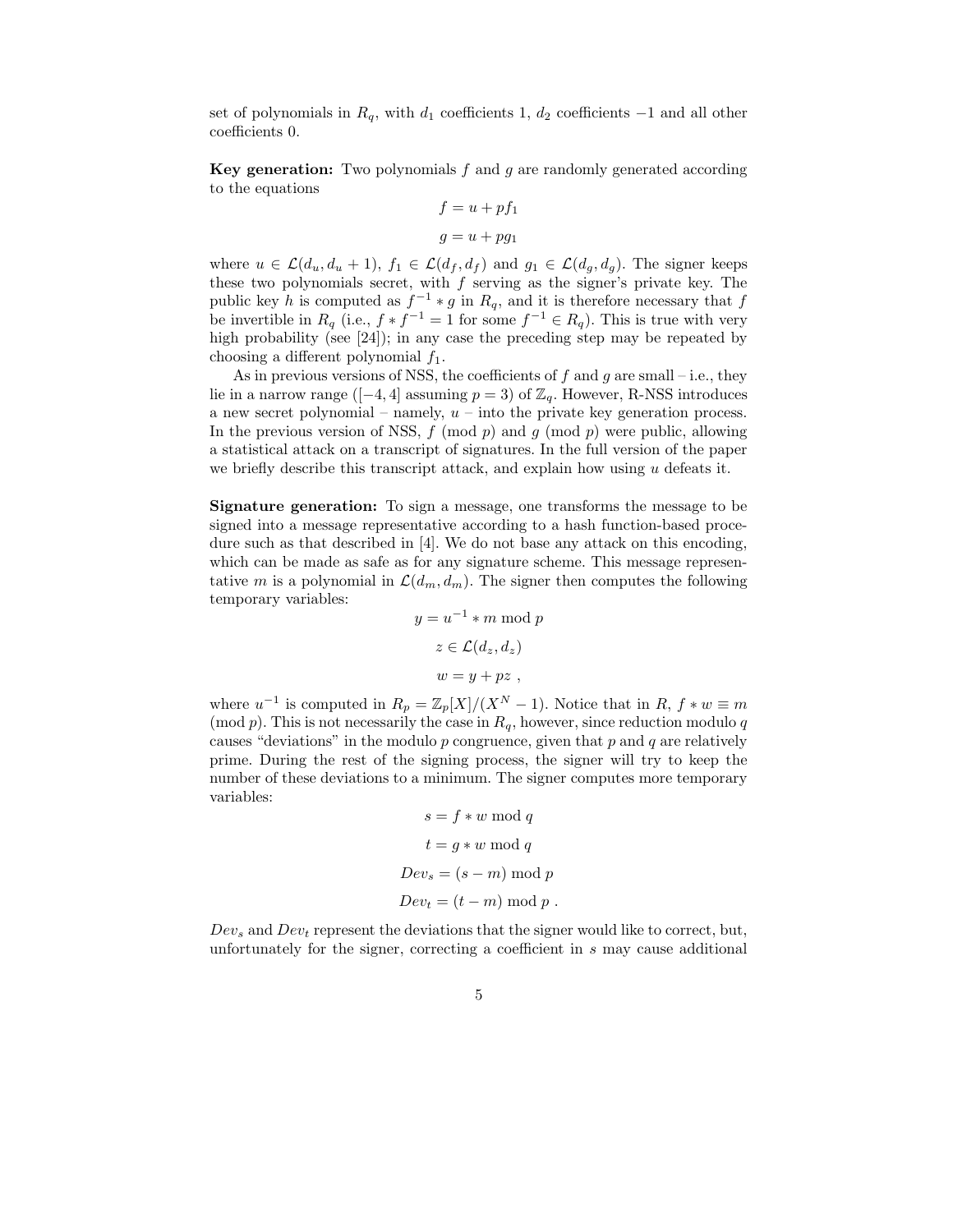deviations in t. Therefore, the signer limits his corrections to coefficient positions j such that  $(Dev_s)_j = (Dev_t)_j$ . He initializes a polynomial e to 0 and sets  $e_j$  to  $-(Dev_s)_j$  when  $(Dev_s)_j = (Dev_t)_j$ . He then lets  $e' = u^{-1} * e \pmod{p}$ , adds  $e'$ to w, and recomputes  $s = f * w$  in  $R_q$ . The pair  $(m, s)$  is the signer's signature of m.

Signature verification: To avoid the forgery attacks presented in [9], verification has become a rather complicated process involving up to 20 distinct steps, detailed in  $[6]$  and  $[15]$ , which fall into three broad categories: the *Quartile Dis*tribution tests, the Mod 3 Distribution tests, and the L2 Norm tests. In essence, the verifier checks, respectively, that

- 1. the coefficients of s and  $t = s * h \pmod{q}$  have a roughly normal distribution;
- 2. the coefficients of s and t deviating from  $m$  are few and have a certain distribution; and
- 3. the L2 norms of  $s' = p^{-1}(s-m) \pmod{q}$ ,  $t' = p^{-1}(t-m) \pmod{q}$  and  $(s^{\prime}\Vert t^{\prime})$  (concatenated) are below certain thresholds.

Since we do not focus on forgery attacks in this paper, we do not describe the verification process in full detail here. On average, the signer has to run the signing process two or three times to produce a valid signature.

# 4 Previous Attacks on NSS

In this section, we review some relevant known attacks against NTRUEncrypt and previous NTRU-based signature schemes. This review will help us explain our cryptanalysis of R-NSS, which will occasionally leverage pieces of the attacks mentioned here.

#### 4.1 Coppersmith-Shamir Attack

As with NTRUEncrypt, the security of R-NSS is claimed to be based on a hard lattice problem. Coppersmith and Shamir [7] were the first to present a latticebased attack against NTRUEncrypt, an attack which is also relevant to R-NSS. Let  $L_{CS}$  be the lattice generated by the rows of the following matrix:

$$
B_{CS} = \begin{bmatrix} I_{(N)} & M_h \\ 0 & qI_{(N)} \end{bmatrix} , \qquad (3)
$$

where  $I_{(N)}$  is the N-dimensional identity matrix. This lattice clearly contains the vector  $(f||g)$ , since  $f * h = g \pmod{q}$ . Moreover, for technical reasons [7], it is highly probable that  $(f||g)$  is the shortest nonzero vector in this lattice (up to rotation, sign, and excluding trivial vectors such as  $(1^N, 1^N)$ , the vector of all 1's.) Therefore, recovering the private key is simply a matter of recovering the shortest vector in  $L_{CS}$ , which we can presumably do using a lattice reduction algorithm. This attack is very effective when  $N$  is small (e.g., 107).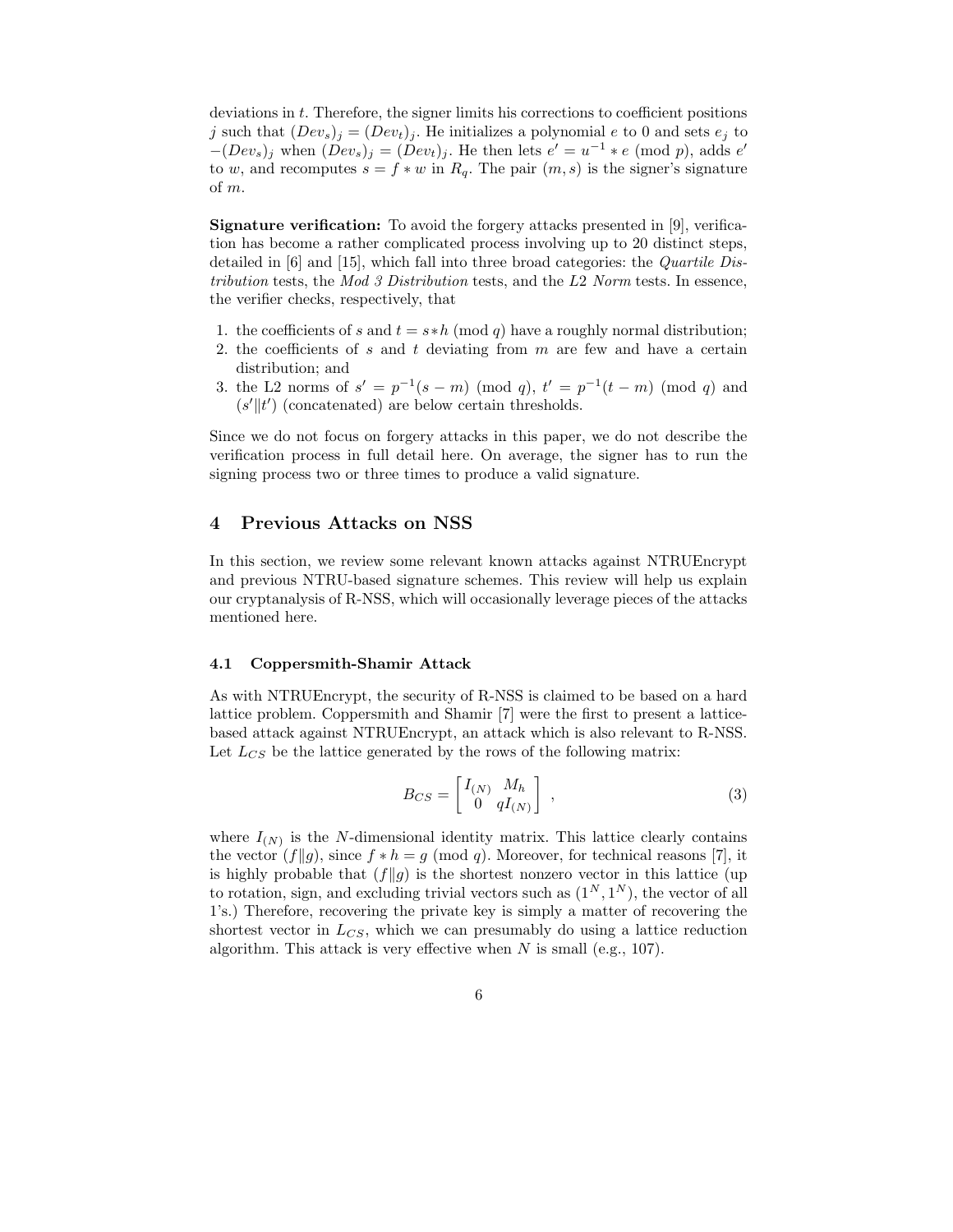The problem with this approach (and lattice attacks, in general) is that no known lattice reduction algorithm is both very fast and very effective. More specifically, the LLL algorithm is "polynomial-time"  $-$  i.e., it terminates in time polynomial in the dimension  $m$  of the lattice – but, for high-dimensional lattices, such as those used in NTRU-based schemes, it almost certainly will not find the shortest vector. Rather, LLL only guarantees finding a vector that is no more than  $2^{(m-1)/2}$  times as long as the shortest vector. Even though, in practice, LLL performs significantly better than this worst case bound, its performance is not sufficient for this lattice; we need the shortest vector or a very small multiple thereof. Other lattice reduction algorithms can find shorter vectors, but they naturally have greater time-complexity. The bottom line, based on current knowledge and on extensive empirical tests run by NTRU [23], seems to be that the time necessary to find  $(f||g)$  in  $L_{CS}$  grows at least exponentially in the dimension of the lattice  $(2N)$ . This apparently hard lattice problem of recovering  $(f||q)$  from the 2N-dimensional lattice is claimed to underlie the security of both NTRUEncrypt and R-NSS.

Remark 1. As mentioned previously, the fact that SVP is an NP-hard problem for general lattices does not necessarily mean that finding short vectors in  $L_{CS}$ is hard. May [20] exploited the specifics of NTRUEncrypt's private key structure to construct lower-dimensional "zero-run" lattices and "dimension-reducing" lattices from which an attacker could quickly recover an NTRUEncrypt-107 private key. Gentry [8] used a ring homomorphism from R to  $\mathbb{Z}[X]/(X^{N/d}-1)$  to "fold"  $L_{CS}$  into a more manageable lattice of dimension  $2N/d$  for N having a nontrivial divisor d.

#### 4.2 GCD Lattice Attack

Since reducing  $L_{CS}$  does indeed appear to be infeasible, the natural inclination of the cryptanalyst is to look for smaller lattices that contain the private key. The authors of R-NSS mention one such lattice in [16]. They observe that if an attacker is able to recover the values of several  $f * w$ 's in  $R -$  "unreduced" modulo  $q$  – then  $f$  will likely be the shortest vector in the  $N$ -dimensional lattice formed by the rows of the several  $M_{f*w}$ 's.

Recall from section 2.2 that, for any polynomial  $a$ , there is an equivalence between the ideal (a) of a-multiples and the lattice generated by  $M_a$ . Similarly, the lattice spanned by the rows of  $M_{f*w_1}$  and  $M_{f*w_2}$  corresponds to the ideal  $I = (f * w_1, f * w_2)$ . Every polynomial in I is a multiple of f. Moreover, if  $(w_1)$ and  $(w_2)$  are relatively prime – i.e., there exist  $a, b \in R$  with  $a * w_1 + b * w_2 = 1$ – then  $f \in I$ , and we may say that  $GCD(f * w_1, f * w_2) = (f)$ . This "lattice" attack" is, in fact, the standard ideal-GCD algorithm, and is among the lattice ideal operations discussed in [2].

Given how the  $w_i$  are produced in R-NSS,  $(f)$  often is indeed the GCD of two unreduced signatures, and it is even more likely to be the GCD of several unreduced signatures. Therefore, given a few unreduced signatures, we can construct an N-dimensional lattice whose shortest vector is likely  $f$ . The authors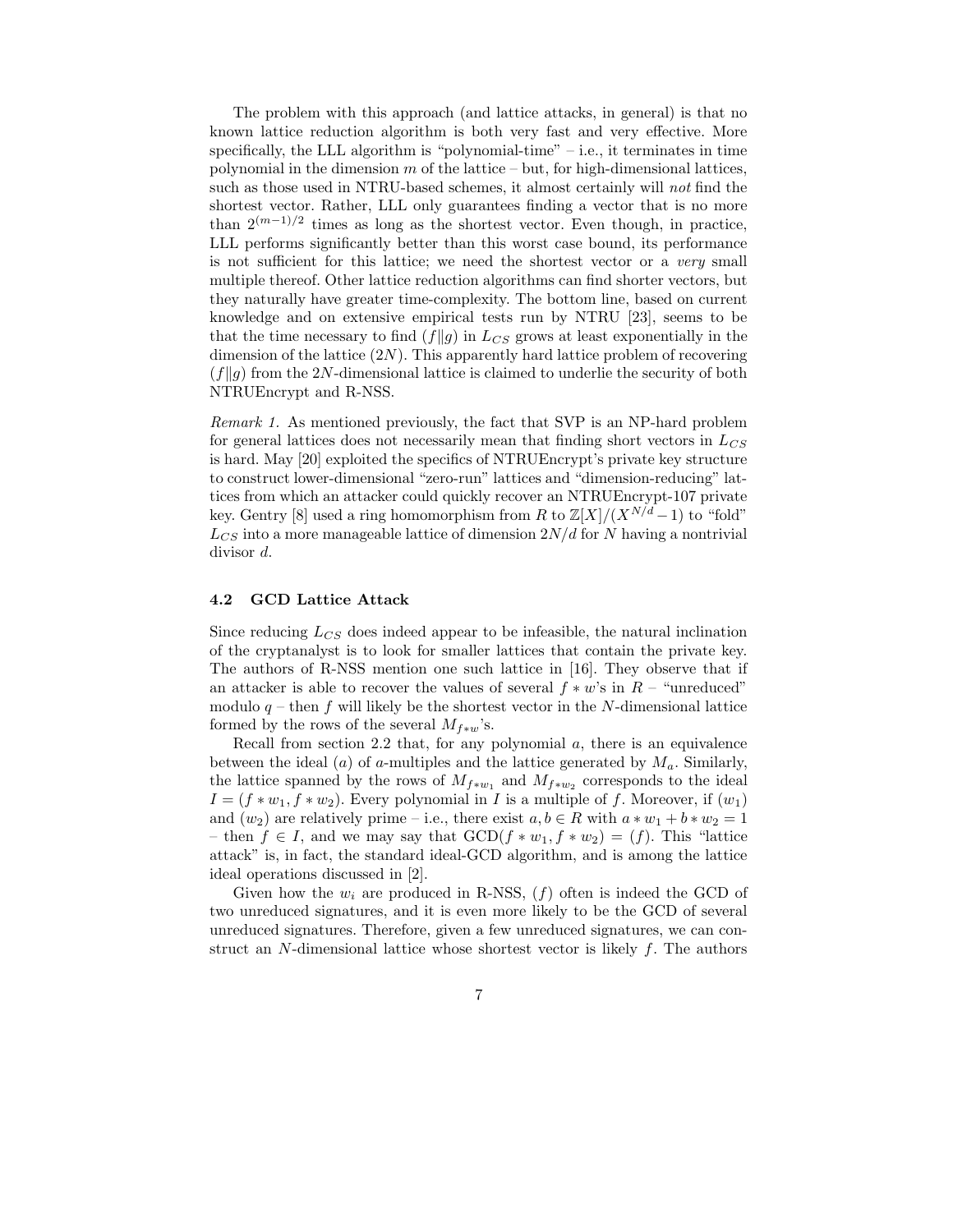of R-NSS note that, although reducing this N-dimensional lattice is still not a trivial problem for R-NSS parameters, it is much easier than reducing the  $2N$ -dimensional  $L_{CS}$ , given the exponential relationship between dimension and running time. R-NSS uses "masking" techniques to prevent recovery of  $f * w$ 's in R to avoid this lattice attack. (In section 5 we show that recovering  $f * w$ 's is nonetheless quite easy.)

### 4.3 Averaging Attack

The so-called "averaging attack" was first considered by Kaliski during collaboration with Hoffstein in the context of an early precursor to NSS (see patent [12]). In this work, it was observed that in the ring R, the value  $f * \overline{f}$  could be obtained by an averaging attack. This attack was fatal, since in the scheme [12], f itself is a palindrome (unlike in R-NSS), thus  $f * \overline{f} = f^2$ . There is an efficient algorithm for taking the square root in R (see, e.g., [13]), so  $f * \overline{f}$  revealed f.

In [16], the authors of R-NSS do mention this averaging attack, but also remark that knowledge of  $f * \overline{f}$  does not appear to be useful. See [16], [9], [21] for a discussion of this and other ways in which the attacker may average a transcript of signatures in such a way as to get information about the private key.

Here is a description of how the averaging attack works. Suppose we can obtain a set of unreduced  $f * w$ 's in R. Now, consider the average

$$
A_r = (1/r) \sum_{i=1}^r (f * \overline{f}) * (w_i * \overline{w_i}) \dots
$$

For each  $i, (w_i \ast \overline{w_i})_0 = ||w_i||^2$ , which is a large positive quantity. However, for  $k \neq$ 0,  $(w_i * \overline{w_i})_k$  has a random distribution of positive and negative quantities that averaging essentially cancels out. Thus, as r increases,  $A<sub>r</sub>$  essentially converges to a scalar multiple of  $f * \overline{f}$ . This convergence is quite fast: after a few thousand signatures a close estimate of  $f * \overline{f}$  can be computed, meaning that we obtain an estimate z such that for most coefficients,  $|z_i - (f * f)_i| \leq 2$ . Even if reduced signatures are used, with some corrections, there is still a convergence to  $f *$  $\overline{f}$ , albeit about 10 times as slow. Clearly, the more signatures, the better the estimate. In section 6, we explain how this averaging attack may be combined with a lattice attack to recover  $f * \overline{f}$  quickly and completely.

## 5 Lifting the Signatures

In this section, we present our first (and arguably the most important) attack with which we obtain R-multiples of the private key  $f$ . More specifically, we assume that, as passive adversaries, we are given a transcript of legitimate signatures  $\{(m_1, s_1), \ldots, (m_r, s_r)\}\.$  Using this transcript and the signer's public key, we directly compute the following elements in  $R_q$ :

 ${f * w_1 \mod q, ..., f * w_r \mod q}$  and  ${g * w_1 \mod q, ..., g * w_r \mod q}$ ,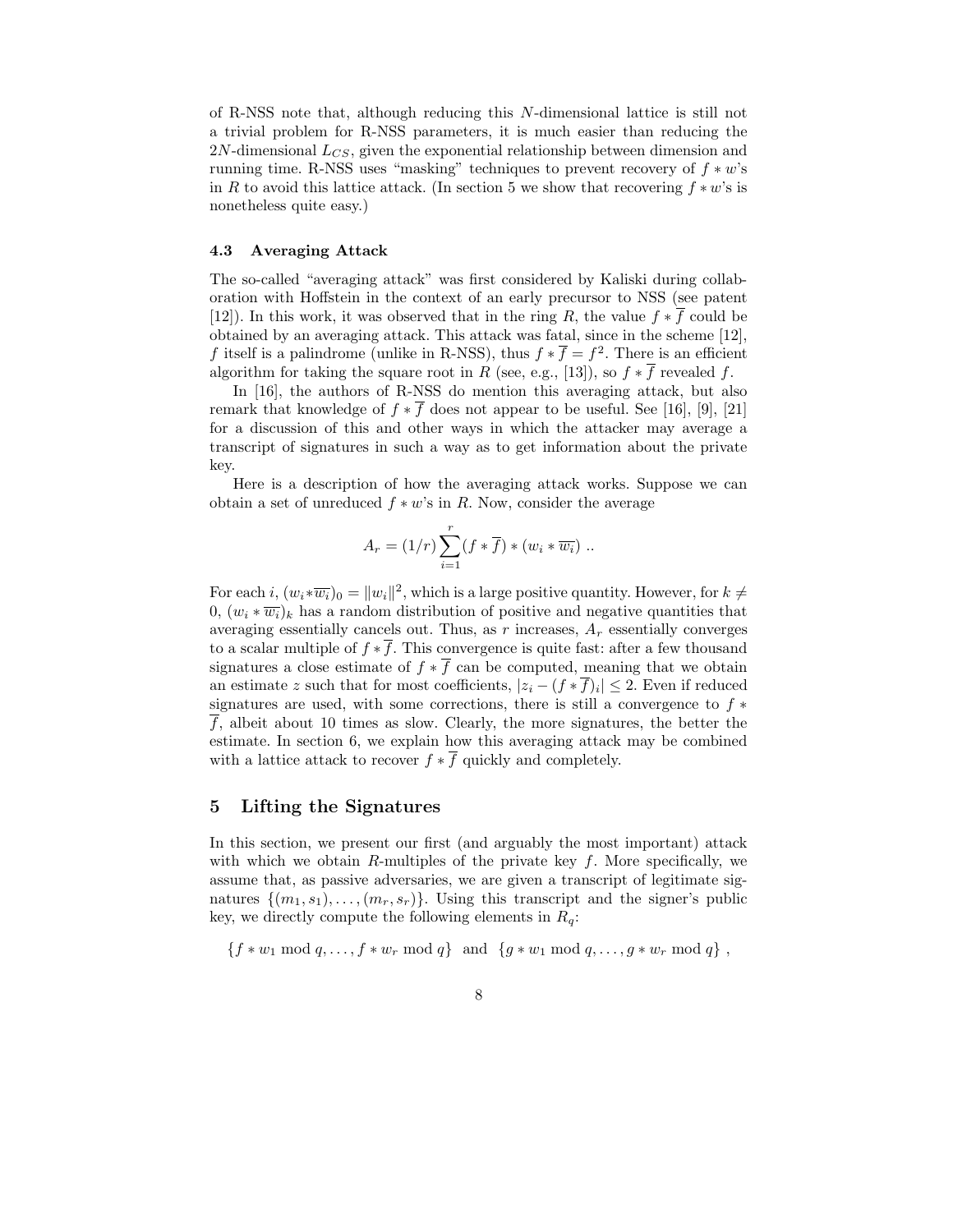where the  $w_i$  are computed according to the signing process above. We will then lift these signatures to the ring R, obtaining a list of multiples of f and q.

$$
\{f*w_1,\ldots,f*w_r\} \text{ and } \{g*w_1,\ldots,g*w_r\},\
$$

which are "unreduced" modulo  $q$ . This is a devastating attack against R-NSS, because undoing the q modular reduction of the signatures allows us to use the N-dimensional GCD lattice attack, described in section 4.2, rather than the 2Ndimensional Coppersmith-Shamir attack, reducing the key recovery time by a factor exponential in  $N$ . It also permits the other, more efficient attacks discussed later in this paper.

### 5.1 The Principle

¿From the signing procedure in the ring  $R_q$ , we get the following equations for each i:

$$
f * w_i \equiv s_i \bmod q \text{ and } g * w_i \equiv t_i \bmod q ,
$$
 (4)

$$
f * w_i \equiv g * w_i \equiv m_i + e_i \bmod p . \tag{5}
$$

If we knew  $e_i$ , we would be able to compute  $f * w_i$  and  $g * w_i$  modulo pq via the Chinese Remainder Theorem. We could then recover  $f * w_i$  and  $g * w_i$  over R without too much difficulty, since almost all of the coefficients of  $f * w_i$  and  $q * w_i$  will lie in the interval  $(-pq/2, pq/2]^2$ .

The use of  $e_i$  in the signing process makes lifting the signatures much less straightforward. Since  $e_i$  will have about 20 nonzero coefficients for the suggested parameters of R-NSS, we cannot simply guess  $e_i$  from among  $\binom{251}{20}2^{20}$ possibilities. Later, we will mention how specific properties of the signing process make some possibilities much more probable than others, but even with these refinements the guessing approach remains infeasible.

Instead, we will use an iterative approach that, at each step, attempts to improve upon previous approximations. Let  $S_i$  denote our approximation of  $f * w_i$ , and  $T_i$  our approximation of  $g * w_i$ . We initialize  $S_i$  and  $T_i$  to be the polynomials in  $R_{pq}$  that satisfy

$$
S_i \equiv s_i \bmod q \text{ and } T_i \equiv t_i \bmod q , \qquad (6)
$$

$$
S_i \equiv T_i \equiv m_i \bmod p . \tag{7}
$$

Our approximations will have two different types of errors. First, the kth coefficients of  $S_i$  and  $T_i$  will be wrong if the kth coefficient of  $e_i$  is nonzero. Second, a coefficient of  $S_i$  (resp.  $T_i$ ) may be correct modulo pq but incorrect in R if the corresponding coefficient of  $f * w_i$  (resp.  $g * w_i$ ) lies outside the interval  $(-pq/2, pq/2]$ . On average, about 25 (out of 251) coefficients of our initial approximations will be incorrect.

<sup>2</sup> See [7] for an analysis of the coefficient distributions of convolution products. The key points here are that L2 norms  $||f||$ ,  $||g||$  and  $||w_i||$  are small,  $||f * w_i|| \approx ||f|| ||w_i||$ and the coefficients of  $f * w_i$  have a roughly normal distribution.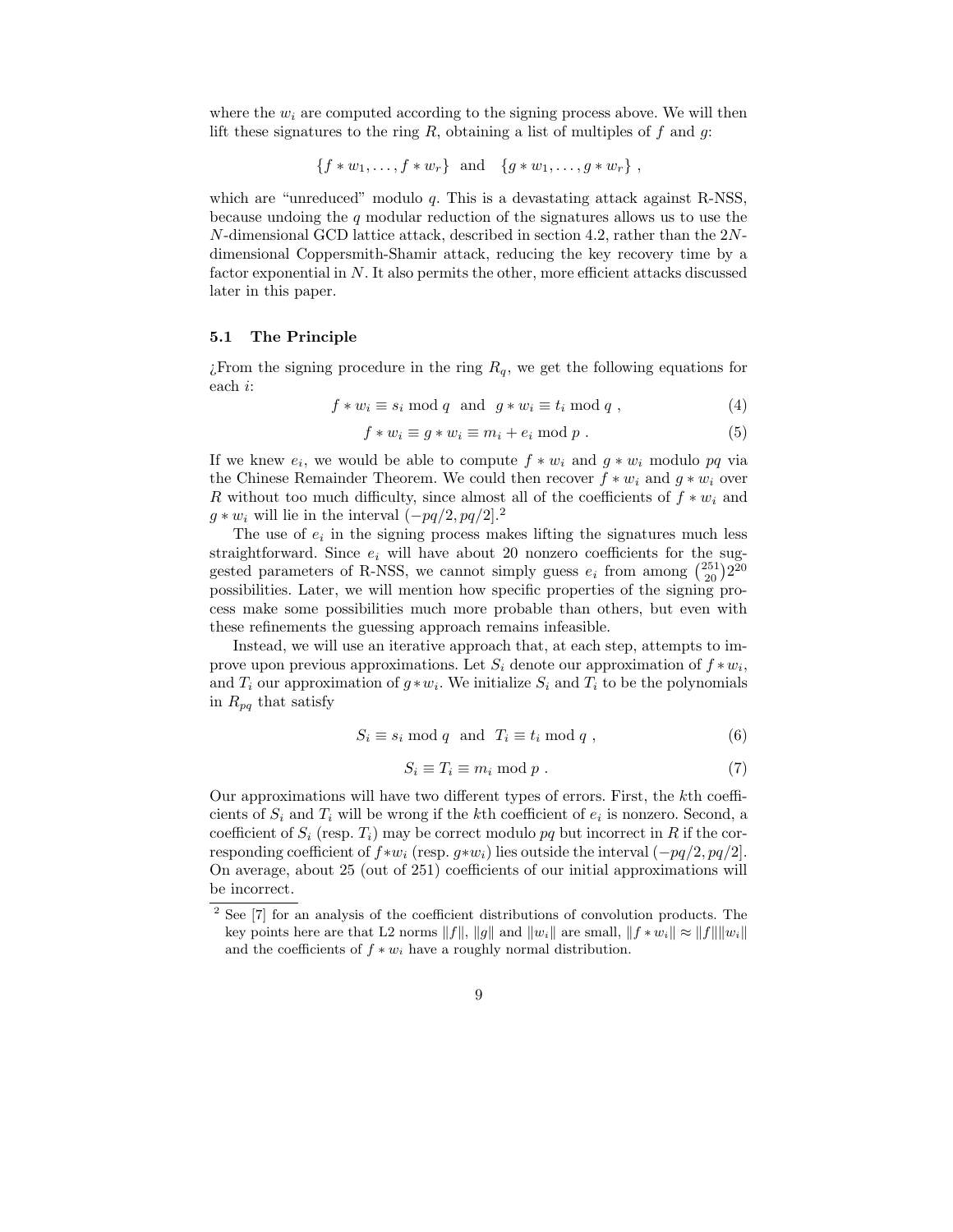In refining our approximations, we begin with the following observation: For any  $(i, j)$ ,

$$
(f * wi) * (g * wj) – (f * wj) * (g * wi) = 0.
$$
 (8)

Based on this observation, we would expect  $S_i * T_j - S_j * T_i$  to tend towards 0 as our approximations improve. In fact, this is the case. We can use the norms  $n_{ij} = ||S_i * T_j - S_j * T_i||$  to decide what adjustments we should make, and to know when our approximations are finally correct. The rest of the lifting procedure is simply an elaboration of this basic idea, and one can imagine a variety of different methods through which an attacker could use these norms to create an effective lifting procedure. In our particular implementation against R-NSS, we used the norms  $n_{ij}$ , together with some R-NSS-specific heuristics, to create a very fast lifting procedure that worked almost all the time with a transcript of only four signatures.

#### 5.2 Our Implementation of the Lifting Procedure

For each approximation pair  $(S_i, T_i)$ , we computed a "norm product" with the other approximation pairs according to the formula  $P_i = \prod_{j \neq i} n_{ij}$ . Preferring approximation pairs with higher norm products, we then picked a random pair  $(S_i, T_i)$  to be corrected. For each coefficient position, we temporarily added or subtracted certain multiples of q to  $S_i$  and  $T_i$  (since the approximations are already correct modulo  $q$ ), and recomputed  $P_i$ . With a little bookkeeping, this step can be made extremely fast. We preserved the adjustment that reduced  $P_i$  by the greatest amount. Finally, we terminated this process when the norm product of some approximation pair reached zero, at which point we would have two correct approximation pairs.

We note that not every adjustment made during the lifting procedure is actually a correction. Often, this procedure will make a previously correct coefficient incorrect, and then switch it back later on. In other words, it behaves somewhat like a "random walk". This fact, together with the heuristic nature of the overall algorithm, admittedly makes the lifting procedure difficult to analyze. For the specified parameters of R-NSS, however, it works quickly and reliably. For a transcript of four signatures, it is able to lift two signatures 90% of the time in an average of about 25 seconds (on a desktop computer). In the remaining 10%, the number of errors never converges to zero. For three signatures, it still works 70% of the time, typically finishing in about 15 seconds.

# 6 Obtaining  $f * \overline{f}$

An important ingredient of the final algorithm is the product of  $f$  with its reversal, f. In order to recover  $f * f$  in the context of R-NSS, we used a combination of the averaging attack mentioned in section 4.3 and a lattice attack on  $f * \overline{f}$ noticed by the authors and Jonsson, Nguyen and Stern.

The lattice attack is a derivative of the Coppersmith-Shamir attack described in section 4.2. Since sending a polynomial to its reversal is an automorphism,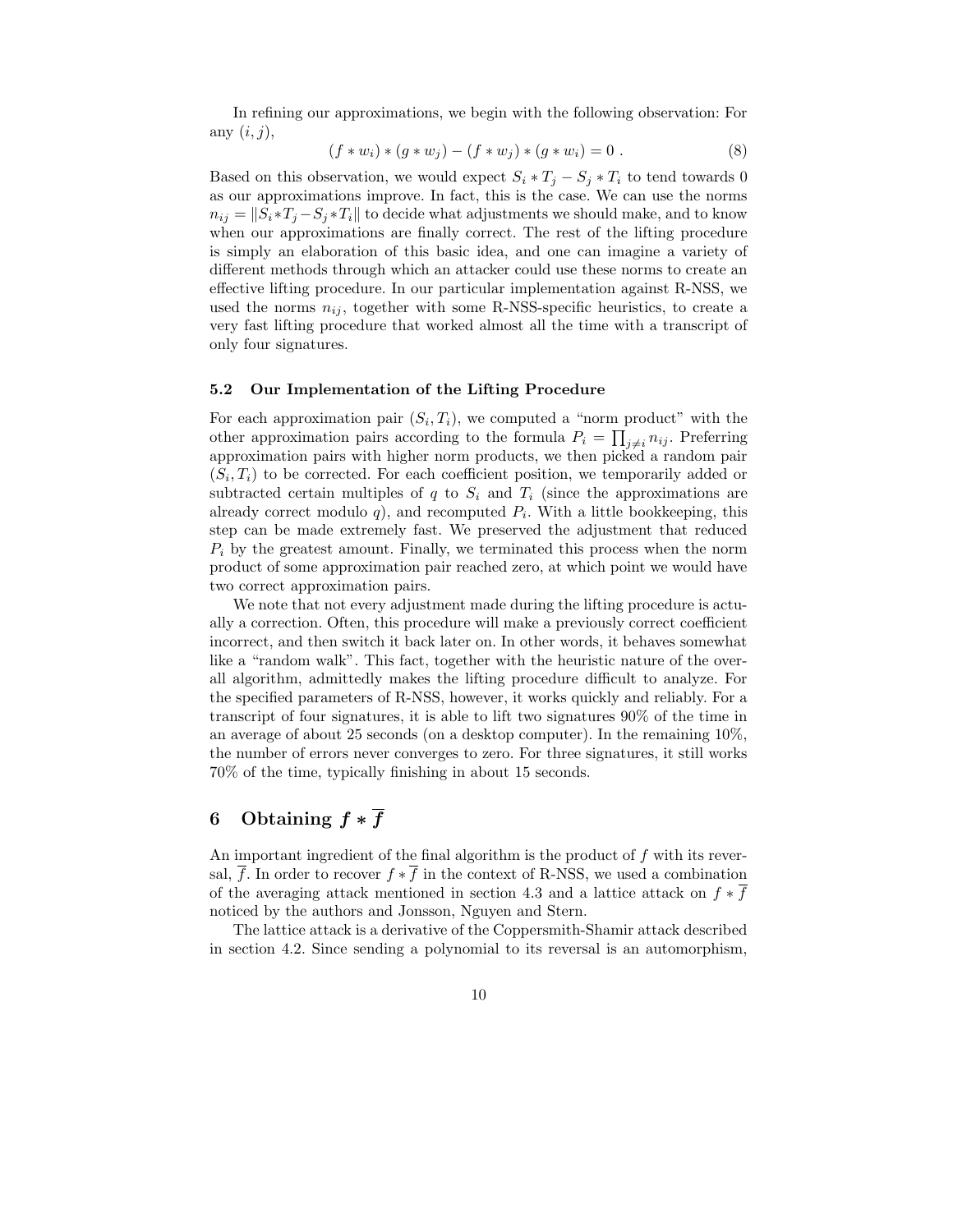$(f * \overline{f}) * (h * \overline{h}) \equiv (g * \overline{g}) \pmod{q}$ . This means that the vector  $(f * \overline{f} || g * \overline{g})$  is contained in the lattice  $L_{norm}$  generated by

$$
B_{norm} = \begin{bmatrix} I_{(N)} & M_{h * \overline{h}} \\ 0 & q I_{(N)} \end{bmatrix} . \tag{9}
$$

This lattice has dimension  $2N$ , but it has an  $(N + 1)$ -dimensional sublattice of palindromes, which contains  $(f * \overline{f} || g * \overline{g})$ . Conceivably, recovering  $(f * \overline{f} || g * \overline{g})$ from this sublattice could give us useful information about  $f$  and  $g$ . However, this attack fails for typical NTRU or NSS parameters, since  $(f * \overline{f} \| g * \overline{g})$  is normally not the shortest vector.<sup>3</sup>

For R-NSS, we combine ideas from the above attack with the GCD attack in 4.2 and the averaging technique in 4.3. First, we use our unreduced signatures to form the ideal  $(f*f)$  from a few unreduced signature products  $s*\overline{s} = f*f*w_i*\overline{w_i}$ , exactly as described in Section 4.2. Then, we take the subring of  $(f * \overline{f})$  consisting of palindromes, which forms a lattice of dimension  $(N+1)/2$ . In fact, this lattice is generated by  $f * \overline{f}$ , and  $(N-1)/2$  vectors  $(X^k + X^{N-k}) * f * \overline{f}$ . For the same reason as above,  $f * \overline{f}$  might not be the shortest vector in the lattice. However, we may use the averaging attack to obtain a good estimate t of  $f * \overline{f}$ , modify the lattice to include  $t$ , and then use lattice reduction to obtain the (shortest) vector  $t - f * \overline{f}$ .<sup>4</sup> In practice, this attack is amazingly effective for two reasons: the lattice problem is only  $(N + 1)/2$  dimensional, and  $||t - f \times \overline{f}||$  will be much less than  $|| f * \overline{f} ||$  for even a very poor estimate of t. We found that we needed only 10 signatures to obtain a sufficiently accurate estimate t of  $f * \overline{f}$  (even though only a handful of coefficients in  $t$  were actually correct). With these 10 signatures, we consistently recovered  $f * \overline{f}$  in less than 10 seconds.

# 7 Orthogonal Congruence Attack

In this section, we describe a polynomial-time algorithm for recovering the private key f from  $f * \overline{f}$  and one other multiple of f, such as  $f * w$ , when w is relatively prime to  $\overline{f}$ . In other words, this algorithm requires  $f * \overline{f}$  and a basis  $B_f$  of the ideal (f). <sup>5</sup> This algorithm is quite surprising, and uses novel ideas combining orthogonal lattices with number theoretic congruence arising from the cyclotomic field  $\mathbb{Q}(\zeta_N)$ .

The complete algorithm is rather complex, but here is a brief (and not entirely accurate) sketch: We begin by choosing a large prime number  $P \equiv 1 \pmod{N}$ .

<sup>&</sup>lt;sup>3</sup> By the "Gaussian heuristic," the expected length of the shortest vector in a lattice of determinant d and dimension n is  $d^{1/n} \sqrt{\ }$  $\sqrt{}$  $n/(2\pi e)$ . For  $L_{norm}$ , this length is  $\sqrt{\frac{N}{n}}$ . On the other hand, since  $||f|| > \sqrt{\frac{N}{N}}$  in NSS and  $||f * f|| \ge ||f||^2$  (the latter inequality following from  $(f * \overline{f})_0 = ||f||^2$ , the norm of  $f * \overline{f}$  is greater than  $N$  and hence greater than the Gaussian heuristic, since  $N$  is typically chosen to be greater than q.

<sup>&</sup>lt;sup>4</sup> One could also use Babai's algorithm to solve the closest vector problem (CVP).

<sup>&</sup>lt;sup>5</sup> Yet another characterization of the algorithm is that it recovers  $f$  from  $B_f$  and the relative norm of f over the index 2 subfield of  $\mathbb{Q}(\zeta_N)$ .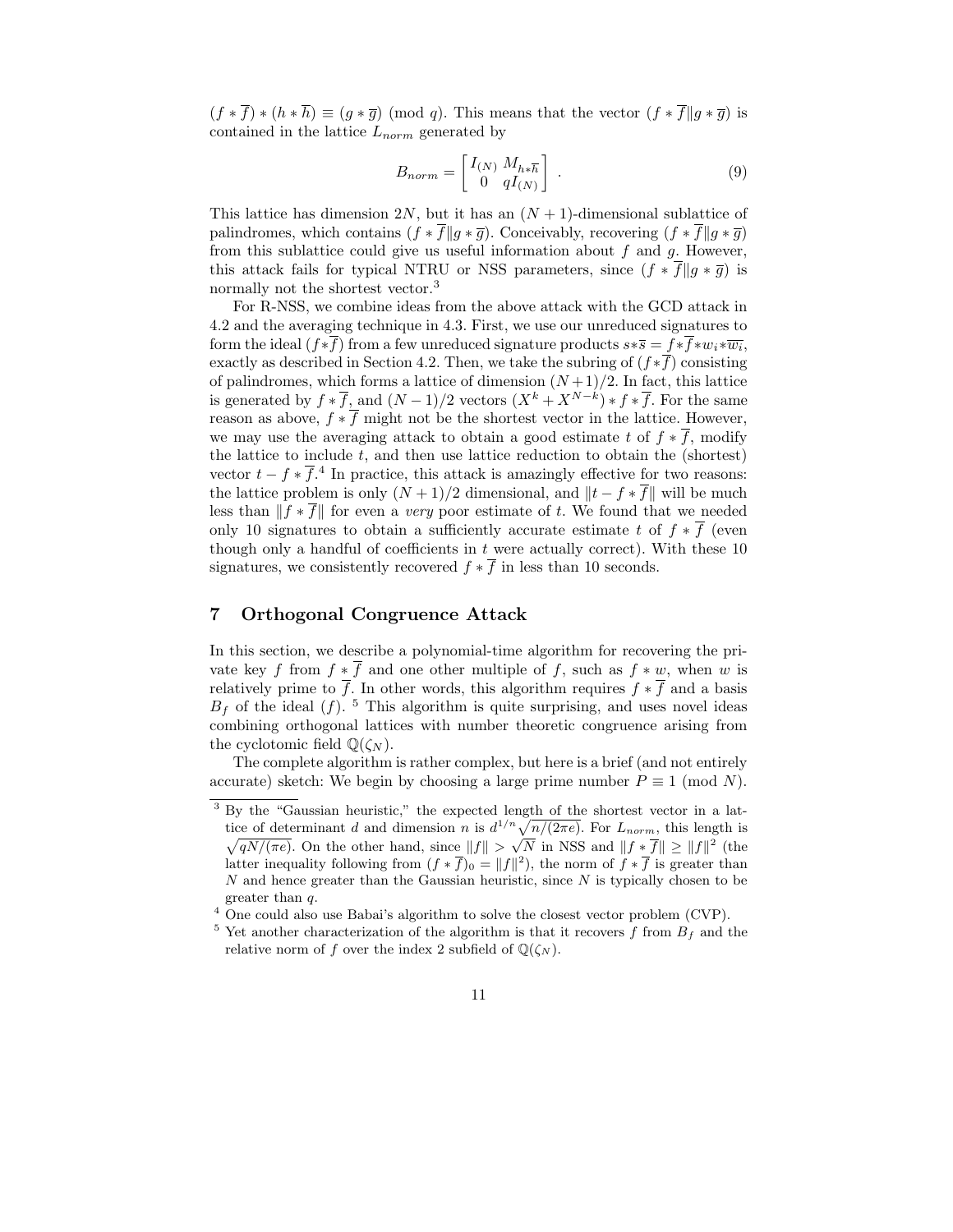(For now, we defer discussing how large P must be.) Then, using  $f * \overline{f}$  and our basis for  $(f)$ , we use a series of lattice reductions to obtain  $f^{P-1} * a$  for some polynomial a, and a guarantee that  $||a|| < P/2$ . Using the congruence  $f^{P-1} \equiv 1$ (mod  $P$ ), we will be able to compute  $a \pmod{P}$  and hence  $a$  exactly, from which we will be able to compute  $f^{P-1}$  exactly. We will then use this power of f to recover f.

We describe this algorithm and the theory behind it in more detail below. Our first task will be to find a tool that ensures that when LLL gives us  $f^{P-1} * a$ , there is a definite bound on  $||a||$ .

#### 7.1 Orthogonal Lattices

Certain lattices possess a basis of  $N$  equal length, mutually perpendicular basis vectors. We denote such lattices orthogonal lattices. Two lattices are called homothetic if up to a constant stretching factor,  $\lambda$ , there is a distance preserving map from one lattice to the other. That is, all orthogonal lattices are homothetic to the trivial lattice  $\mathbb{Z}^N$ . Similarly, we define f to be an *orthogonal polynomial* if the circulant matrix  $M_f$  is the orthogonal basis of an orthogonal lattice. We are interested in orthogonal lattices because they possess a multiplicative norm property.

We note that for randomly chosen polynomials  $a$  and  $f$ , the norm is quasimultiplicative,  $|| f * a || \approx || f || \cdot || a ||$ . However, if one of the polynomial factors, say f, is orthogonal, then equality will hold

$$
||f * a|| = ||f|| \cdot ||a||.
$$
 (10)

For general polynomials f, applying LLL to  $(f)$  is guaranteed to find a multiple of f, say  $f * a$ , such that the norm  $|| f * a ||$  is less than a specific factor times the norm of the shortest vector in the lattice. In the case where  $f$  is orthogonal, we can additionally bound  $||a||$  by this factor, since  $||f * a|| = ||f|| \cdot ||a||$ . In the case of LLL, this means that we can be certain that  $||a|| < 2^{(N-1)/2}$ .

# 7.2 Using  $f * \overline{f}$  to Construct an Implicit Orthogonal Lattice

What do we do when  $f$  is not an orthogonal polynomial, but our objective is to find  $f * a$  with small  $||a||$  (given only  $f * \overline{f}$  and lattice basis  $B_f$  of  $(f)$ )? Of course, we may apply LLL to  $B_f$  and just hope that the output vector  $f * a$  has short  $a$ , but this may not work even if  $f$  is only slightly nonorthogonal<sup>6</sup>. This section describes how we can accomplish this task by using knowledge of  $f * \overline{f}$ to implicitly define an orthogonal lattice.

Since  $B_f$  and  $M_f$  are both bases of  $(f)$ , they are related by  $B_f = U \cdot M_f$ for some unimodular matrix U. Notice that each row of  $B_f$  is of the form  $f * u_i$ where  $u_i$  is the *i*th row of U. This means that the objective of finding  $f * a$  with

 $6$  The notion of nonorthogonality is made precise with concept called *orthogonality* defect.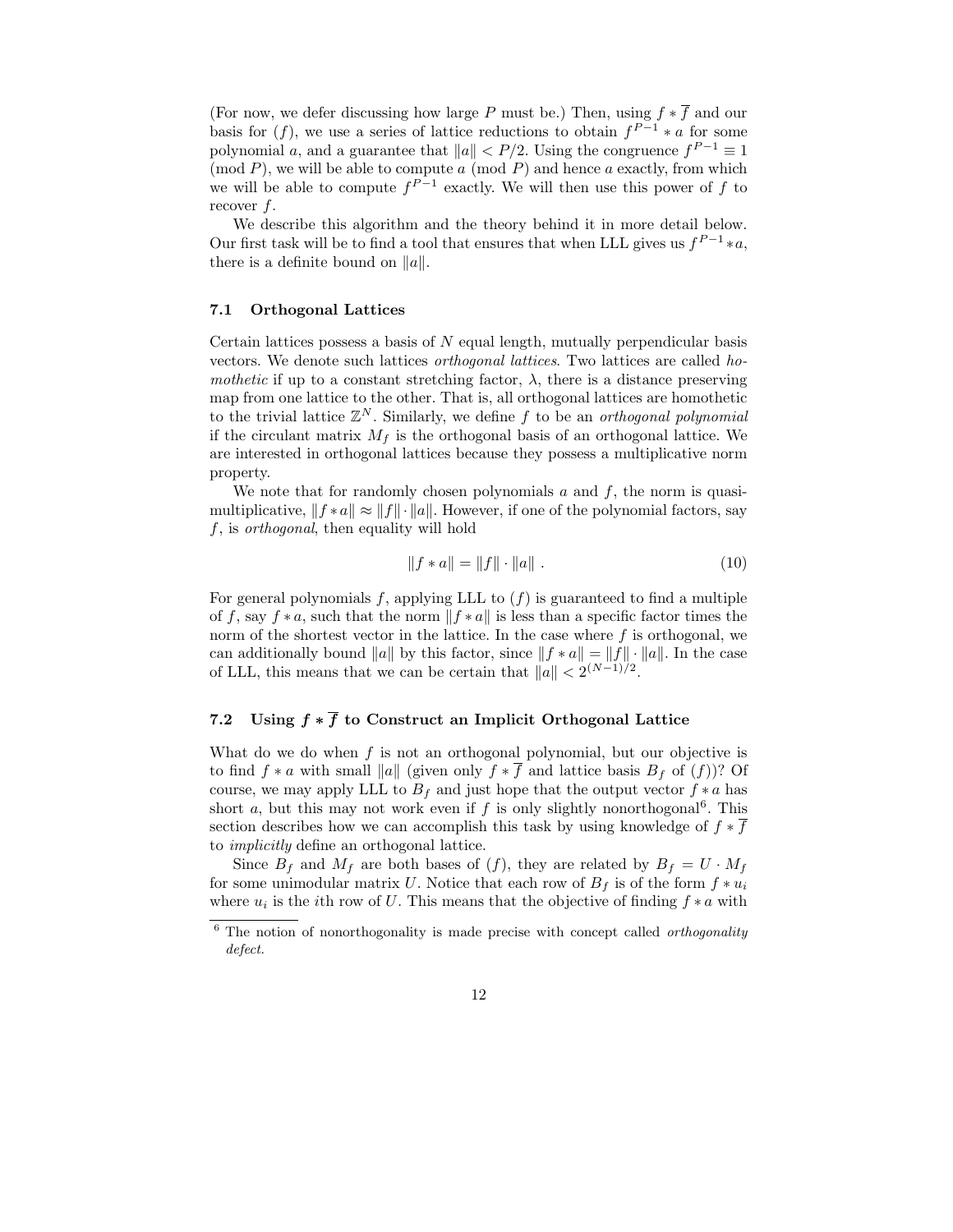bounded  $||a||$  is equivalent to bounding the norms of the rows of U. So, in some sense, we would like to apply lattice reduction to  $U$ . How can we reduce the rows of U when we only know  $B_f = U \cdot M_f$ , and not U itself?

Supposing that f is a not a zero divisor in R, we can also divide by  $f * \overline{f}$ . Allowing denominators in our notation, we let  $D = M_{(1/(f*\overline{f}))}$  and compute

$$
B_f \cdot D \cdot B_f^T = U \cdot U^T , \qquad (11)
$$

which is the Gram matrix of our unknown unimodular matrix  $U$ . Although we do not know U explicitly,  $U \cdot U^T$  has all the information that LLL needs to know about U in order to reduce it – namely, the mutual dot products  $u_i \cdot u_j$  of each pair of row vectors. We can therefore apply a Gram matrix version of LLL to  $U \cdot U^T$ , which outputs the unimodular transformation matrix V, and the Gram matrix of the reduced lattice:  $(V \cdot U) \cdot (V \cdot U)^T$ . By the LLL bound, the norms of the rows of (the unknown) basis  $V \cdot U$  will be bounded by  $2^{(N-1)/2}$ . Now, we can compute a new basis of  $(f)$  – namely,  $(V \cdot U) \cdot M_f = V \cdot B_f$  – and be certain that each row of this basis equals  $f * a_i$  for  $||a_i|| < 2^{(N-1)/2}$ . Effectively, we have reduced the orthogonal lattice defined by  $U$ , without even knowing an explicit basis for it.

## 7.3 Galois Congruence

In addition to the orthogonal lattices technique, we use some interesting congruences on the ring  $R$ . The first congruence states that for any prime  $P$  such that  $P \equiv 1 \pmod{N}$ ,

$$
f^P = f \pmod{P} \tag{12}
$$

This implies that for any f which is not a zero divisor<sup>7</sup> in  $R_P = \mathbb{Z}_P[X]/(X^N - 1)$ that

$$
f^{P-1} = 1 \pmod{P} \tag{13}
$$

We may generalize these equations to arbitrary primes  $P$  by using a Galois *Conjugation* function (written as a superscript)  $\sigma(r)$  :  $R \rightarrow R$ , defined by

$$
f^{\sigma(r)}(x) = f(x^r). \tag{14}
$$

For any r not divisible by N,  $\sigma(r)$  defines an automorphism on R. There are N −1 such automorphisms, since two values of  $r$  which differ by a factor of  $N$  define the same automorphism. We call  $\sigma(r)$  the rth Galois conjugation mapping, and have the congruence

$$
f^P = f^{\sigma(P)} \pmod{P} \tag{15}
$$

For elementary proofs of equations 13 and 15 and their relationship with the the Galois theory of  $Q(\zeta)$ , we refer the reader to the full version of the paper.

<sup>&</sup>lt;sup>7</sup> See the full version of the paper for a discussion of the zero divisor issue in  $R_P$ .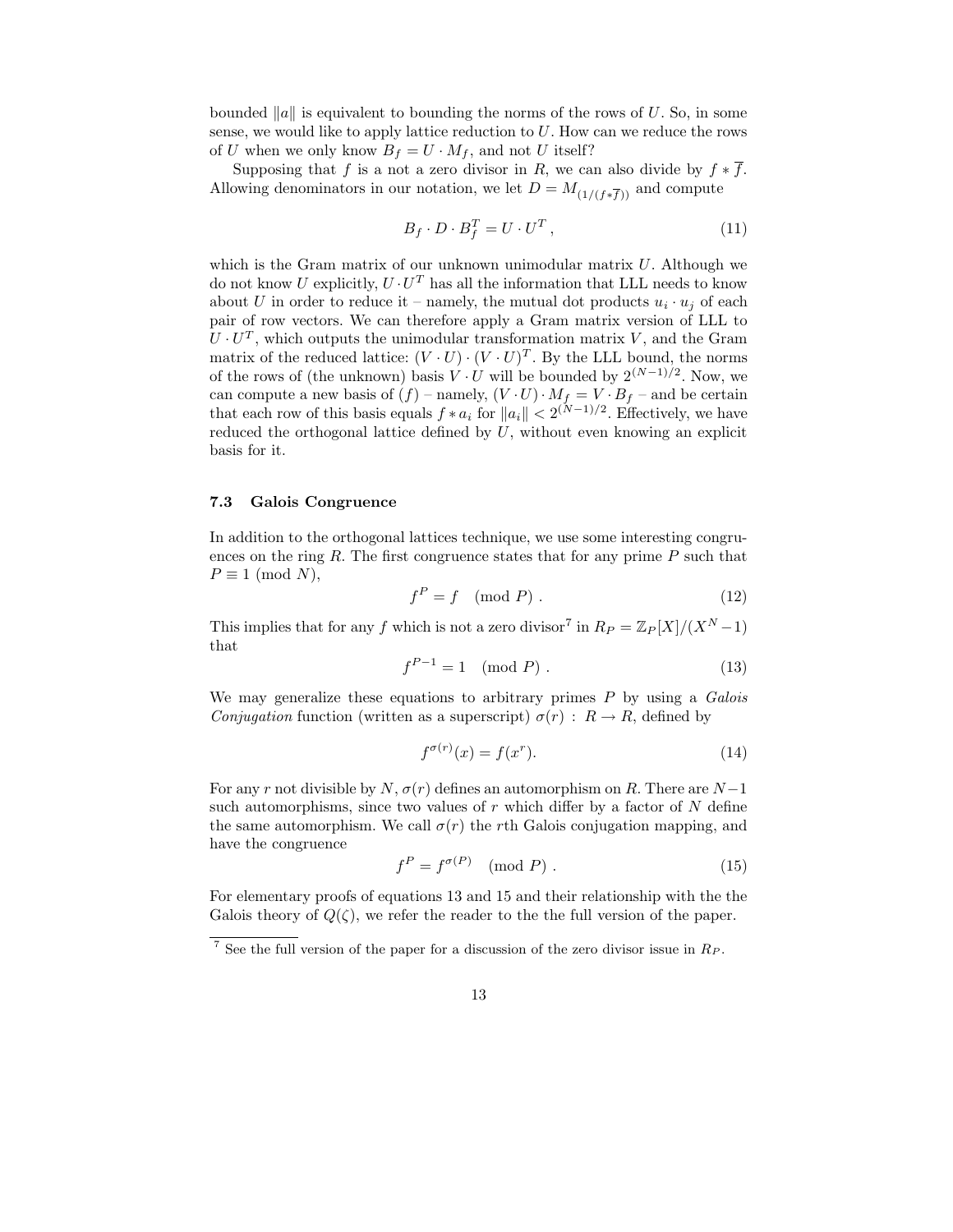As mentioned above, our motivation for considering such congruences is that given a multiple of  $f^{P-1}$ , say  $f^{P-1} * a$ , we may use the congruence  $f^{P-1} = 1$  $\pmod{P}$  to conclude that

$$
f^{P-1} * a = a \pmod{P} . \tag{16}
$$

Now, if a is so small that all of its coefficients lie in the interval  $(-P/2, P/2]$ , then the representatives for  $f^{P-1} * a \pmod{p}$  in this interval reveal a exactly. Assuming that  $a$  is not a zero divisor in  $R$ , dividing the product by  $a$  then yields the exact value of  $f^{P-1}$ . With this observation, we are in a position to use orthogonal lattice theory with lattice reduction to obtain small multiples of powers of  $f$  and thus exact powers of  $f$ .

However, there is a technical difficulty arising from the fact that LLL only guarantees that  $||a|| < 2^{(N-1)/2}$ . To ensure that a has coefficients in  $(-P/2, P/2]$ , P has to be quite large – about the same order of magnitude as  $2^{(N-1)/2}$ . This means that  $f^{P-1}$  has bit-length exponential in N, which makes it impossible for us to even store the value of this polynomial. Initially, this might appear to be a fatal problem. It also indicates that the "brief sketch" given at the beginning of Section 7 could not have been entirely accurate.

Fortunately, we will not need to work with  $f^{P-1}$  directly; it will be sufficient for our purposes to be able to compute  $f^{P-1}$  modulo some primes. As discussed further in section 7.4, we can make such computations using a process similar to repeated squaring. However, to recover  $f$ , we will need some power of  $f$  that we can work with directly (unreduced). To solve this problem, we may choose a second prime  $P' \equiv 1 \pmod{N}$  with  $GCD(P-1, P'-1) = 2N$  for which we can compute  $f^{P'-1}$  modulo some primes. Then, using the Euclidean Algorithm, we may compute  $f^{2N}$  modulo these primes, and ultimately  $f^{2N}$  exactly via the Chinese Remainder Theorem. We may work with  $f^{2N}$  directly, since its bitlength is merely polynomial in  $N$ . A more elegant solution (in the full version) computes  $f^{2N}$  directly from  $f^{P-1}$  if  $GCD(P-1, 2N-1) = 1$ . In Section 7.5, we describe how to recover f from  $f^{2N}$ .

### 7.4 Ideal Power Algorithms

In practice, it might be the case that smaller  $P$  would be sufficient, allowing us to work with the ideal  $(f^{P-1})$  directly, but some tricks are needed to handle the very large primes  $P$  that the LLL bound imposes on us. Suppose we had the chains of polynomials  $\{v_0^2 * \overline{v_1}, \ldots, v_{r-1}^2 * \overline{v_r}\}$  and  $\{v_0 * \overline{v_0}, \ldots, v_{r-1} * \overline{v_{r-1}}\}$ . Then, we could make the following series of computations:

$$
v_0^4 * \overline{v_2} = (v_0^2 * \overline{v_1})^2 * (v_1 * \overline{v_1})^{-2} * (v_1^2 * \overline{v_2}) \pmod{P}, \qquad (17)
$$

$$
v_0^8 * \overline{v_3} = (v_0^4 * \overline{v_2})^2 * (v_2 * \overline{v_2})^{-2} * (v_2^2 * \overline{v_3}) \pmod{P},
$$
 (18)

and so on, ending with the equation:

$$
v_0^{2^r} * \overline{v_r} = (v_0^{2^{r-1}} * \overline{v_{r-1}})^2 * (v_{r-1} * \overline{v_{r-1}})^{-2} * (v_{r-1}^2 * \overline{v_r}) \pmod{P} . \tag{19}
$$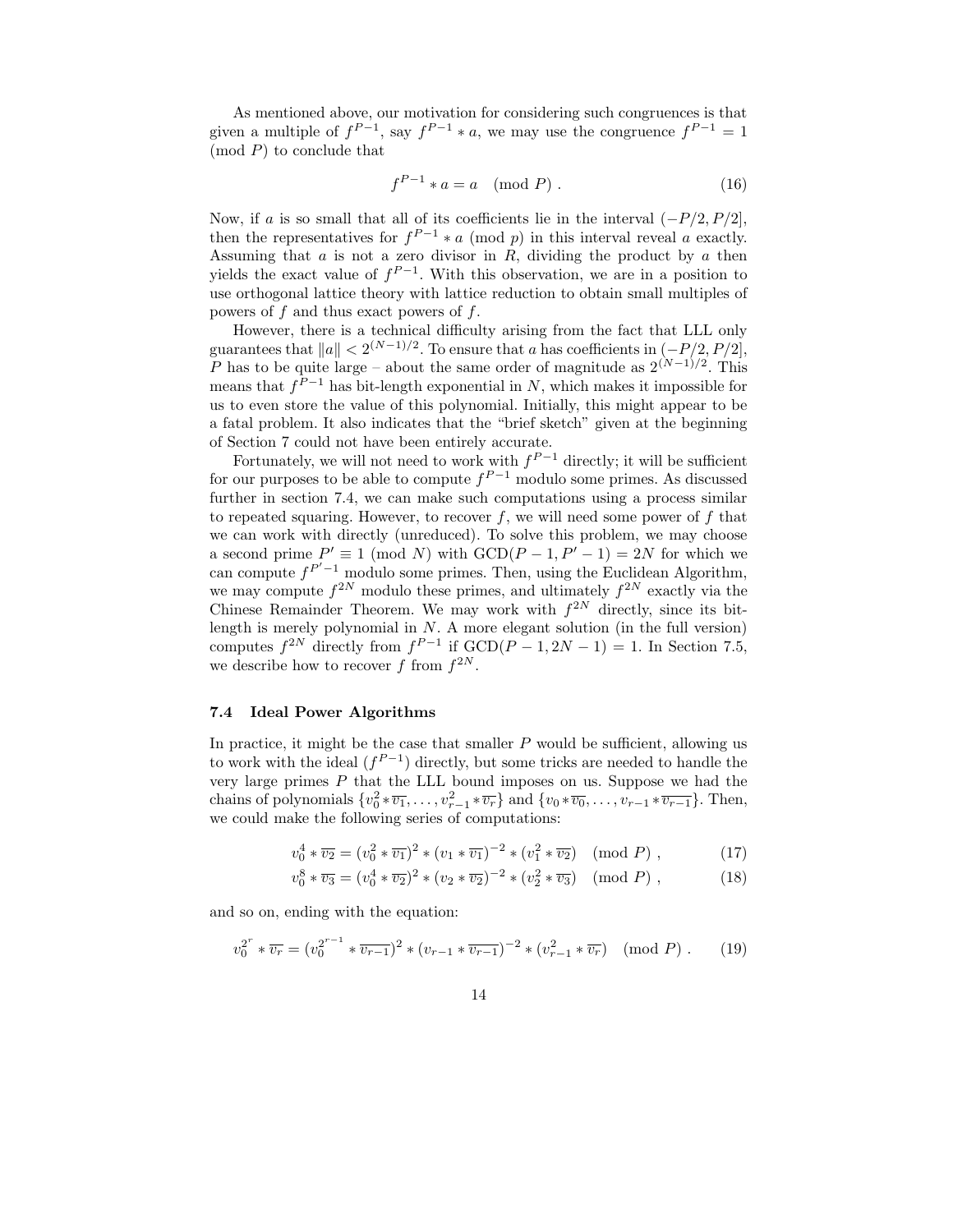In other words, we could compute  $v_0^{2^r} * \overline{v_r}$  (mod P) efficiently even though the exponent 2<sup>r</sup> may be quite large. If we could use this approach to get  $v_0^{P-1} * \overline{v_r}$ (mod P) where  $\|\overline{v_r}\| < P/2$ , then we could recover  $\overline{v_r}$  exactly, and then we could use the same chains of polynomials to compute  $v_0^{P-1}$  modulo other primes.

The main tool that we use is the multiplication of ideals (see [2]), and we adapt this technique to use the orthogonal lattice theory above. The algorithm described in the paragraph above is essentially a repeated squaring algorithm, so we first review how to multiply ideals, and in particular, obtain the ideal  $(f^2)$ from the ideal  $(f)$ .

Remark 2. Ideal multiplication in R: If  $A = (f)$  and  $B = (g)$  are principal ideals generated as Z-modules by  $(f * a_1, \ldots, f * a_n)$  and  $(g * b_1, \ldots, g * b_n)$ , then the ideal product AB is generated as a  $\mathbb{Z}$ -module by the  $n^2$  elements of the set  ${a_i * b_j * f * g}$ , which defines  $(f * g)$ .

Note that we describe the ideals as modules  $-$  i.e., as the  $\mathbb{Z}$ -span of a set of polynomials (rather than by giving generators over  $R$ ). This is because our algorithms represent ideals as lattices – i.e., as lists of polynomials.

We use ideal multiplication as follows: Given the ideal  $(f)$  in terms of the basis  $B_f = U \cdot M_f$ , we can generate  $(f^2)$  from the rows  $b_i * b_j = u_i * u_j * f^2$ . Since we know  $f^2 * \overline{f}^2$ , we can use the orthogonal lattice method described in section 7.2 to obtain a reduced basis  $B_{f^2} = U'\dot{M}_{f^2}$  where the rows of U' have norm less than  $2^{(N-1)/2}$ .<sup>8</sup> Next, we pick a row of  $B_{f^2}$  and name it  $f^2 * \overline{v_1}$ . We can directly compute  $v_1 * \overline{v_1}$  and a basis for  $v_1 : U' \cdot M_{v_1}$ . Now, we can compute a basis for  $(v_1^2)$  to begin another iteration of this process.

Thus, we have the chains of polynomials previously introduced, and with a modification to take into account the binary representation of  $P-1$ , we may obtain  $f^{P-1} * \overline{v_r}$  (mod P). The polynomial complexity of the algorithm follows from the norm bound on the  $v_i$ 's and the polynomial running time of LLL. By selecting a second prime  $P'$ , as described in Section 7.3, we may obtain  $f^{2N}$  in polynomial time. In Appendix A, we write this algorithm in terms of pseudocode in an effort to clarify its details as well as its polynomial-time complexity.

# 7.5 Computing f from  $f^{2N}$

Our final task is to compute the private key f from  $f^{2N}$ . We use the following theorem.

#### Theorem 1. Galois Polynomial

Given  $f^{2N}$  and  $b \in \mathbb{Z}_N^*$ , we may compute  $z = f^{\sigma(-b)} f^b$  in time polynomial in b, N and bit-length of f.

<sup>&</sup>lt;sup>8</sup> In the worst case, this involves reduction of an N-dimensional lattice defined by  $N^2$  generators. This reduction would only have polynomial time-complexity, but normally we will be able to do much better, since we will usually be easy to find far fewer (on the order of  $N$ ) polynomials that span the ideal.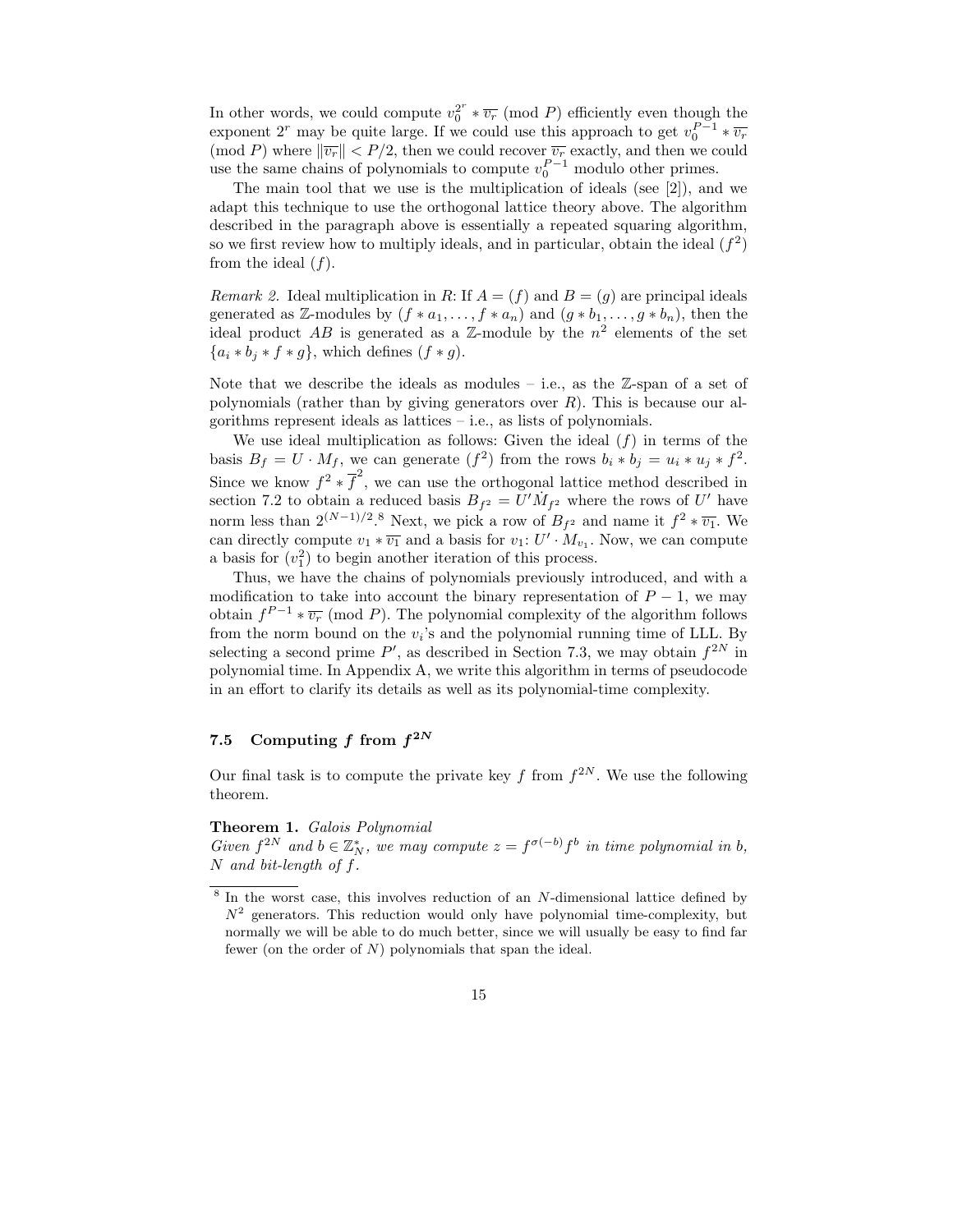*Proof.* Let  $P_2 > 2||f^{\sigma(-b)}f^b||$  be a prime number such that  $P_2 = 2c_2N - b$ for some integer  $c_2$ . Then,  $(f^{2N})^{c_2} \equiv f^{P_2} * f^b \equiv f^{\sigma(-b)} f^b \pmod{P_2}$ . Since  $P_2 > 2||f^{\sigma(-b)}f^b||$ , we recover  $z = f^{\sigma(-b)}f^b$  exactly.

Now, in terms of recovering f, we first note that  $f^{2N}$  uniquely defines f only up to sign and rotation – i.e., up to multiplication by  $\pm X^k$ , the 2Nth roots of unity in R. The basic idea of our approach is that, given  $f^{2N}$ , fixing  $f(\zeta)$  for one (complex) Nth root of unity  $\zeta$  completely determines  $f(\zeta^d)$  for all exponents d. Then, we may use the  $N-1$  values of  $f(\zeta^d)$ , together with  $f(1)$  (which we will know up to sign), to solve for f using Gaussian elimination. If we set  $-b$  to be a primitive root modulo  $N$ , the polynomial  $z$  given in Theorem 1 will help us iteratively derive the  $f(\zeta^d)$  from  $f(\zeta)$  as follows:

$$
f(\zeta^{(-b)^{i+1}}) = z(\zeta^{(-b)^{i}})/f^{b}(\zeta^{(-b)^{i}}).
$$
 (20)

Repeated exponentiation will not result in a loss of precision, since the value may be corrected at each stage. Since  $-b$  is a primitive root modulo N, these evaluations give us  $N-1$  linearly independent equations in the coefficients of f, which together with  $f(1)$ , allow us to recover the private key f completely, up to sign and rotation.

# 8 Summary and Generalizations of R-NSS Cryptanalysis

For the reader's convenience, we briefly review the main points of the attack. The first two stages of the attack are fast in practice, but they are both heuristic and have no proven time bounds. The lifting procedure lifts a transcript of signatures from  $R_q$  to R, obtaining unreduced f-multiples in R. The second stage uses an averaging attack to approximate  $f * \overline{f}$ , and then solves the closest vector problem (CVP) to recover  $f * \overline{f}$  exactly. The algorithm of the final stage, which we have not fully implemented, uses output from the previous two stages to recover the private key in polynomial time. By combining lattice-based methods and number-theoretic congruences, the algorithm of the final stage can be used to:

- 1. Recover f from  $f * \overline{f}$  and a basis  $B_f$  of  $(f)$ ;
- 2. Recover f from only  $B_f$  when f is an orthogonal polynomial; and
- 3. Recover  $f/\overline{f}$  from  $B_f$  whether f is an orthogonal polynomial or not.

We anticipate that this algorithm could be generalized to recover  $f$  given a basis of  $(f)$  and the relative norm of f over an index 2 subfield where the degree-2 extension is complex conjugation. In Section 9, we discuss another possible generalization of this algorithm that may be an interesting area of research.

# 9 NTRUSign

NTRUSign was proposed at the rump session of Asiacrypt 2001 as a replacement of R-NSS [11], and, as requested by the Program Committee, we provide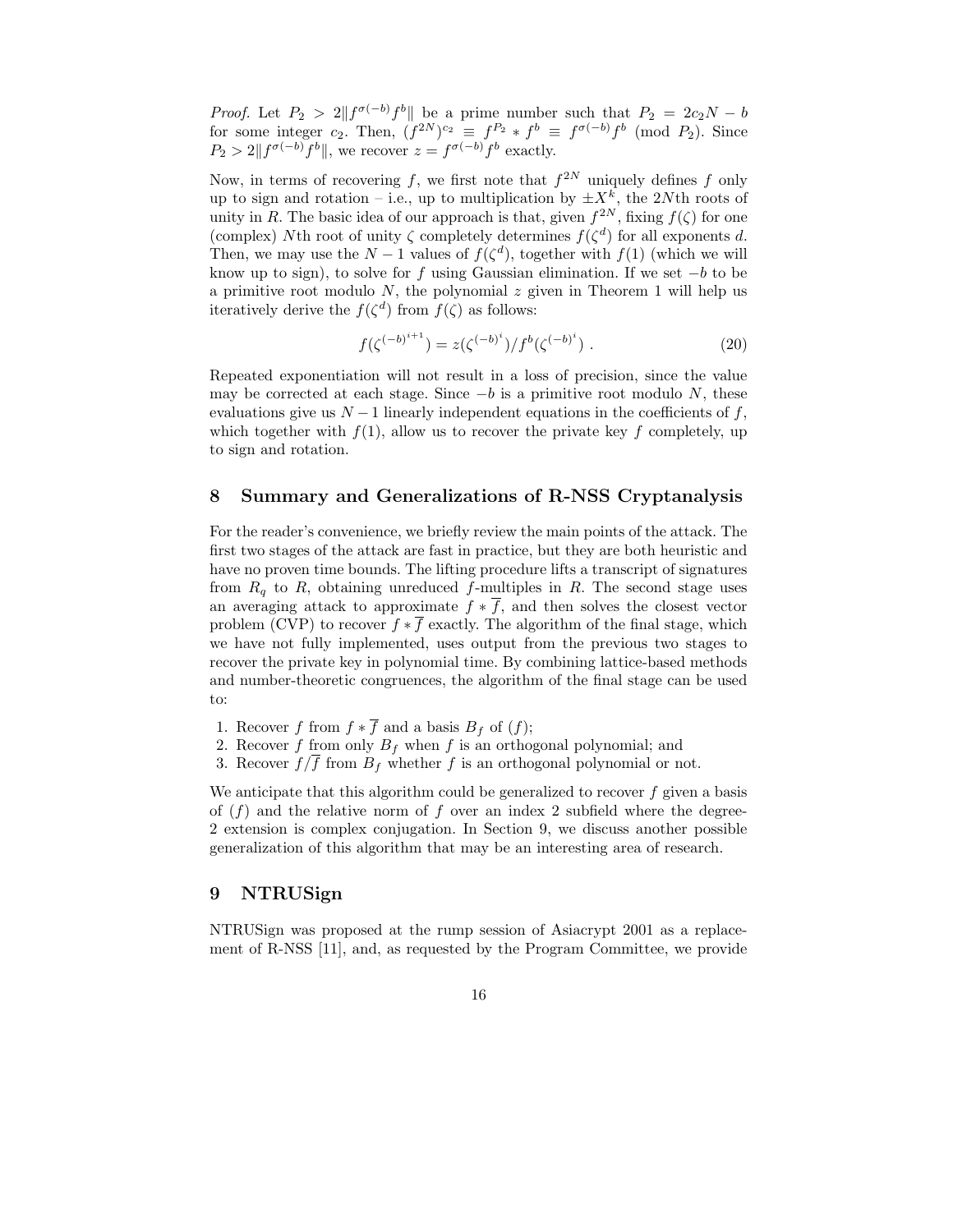some preliminary security analysis. The scheme is more natural than previous NTRU-based signature schemes, particularly in terms of its sole verification criterion: the signer (or forger) must solve an "approximate CVP problem" in the NTRU lattice – i.e., produce a lattice point that is sufficiently close to a message digest point, à la Goldreich, Goldwasser and Halevi [10]. Similar to the GGH cryptosystem, the signer has private knowledge of a "good" basis of the NTRU lattice having short basis vectors, and publishes the usual "bad" NTRU lattice basis:

$$
B_{priv} = \begin{bmatrix} M_f & M_g \\ M_F & M_G \end{bmatrix} \qquad B_{pub} = \begin{bmatrix} I_{(N)} & M_h \\ 0 & qI_{(N)} \end{bmatrix}
$$

Unlike GGH, these bases may be succinctly represented as polynomials:  $(f, g, F, G)$ for the private basis, and h for the public basis. (Recall that  $M_f$  denotes the circulant matrix corresponding to the polynomial  $f$ ; see Section 2.) In terms of key generation, the signer first generates short polynomials  $f$  and  $g$  and computes the public key as  $h = f^{-1} * g \pmod{q}$ , as in NTRUEncrypt or R-NSS. Due to lack of space, we refer the reader to [11] for details on how the signer generates his second pair of short polynomials  $(F, G)$ , but we note the following properties: 1)  $f * G - g * F = q$  and 2) ||F|| and ||G|| are 2 to 3 times greater than  $||f||$  and  $||g||$ .

To sign, the message is hashed to create a random message digest vector  $(m_1, m_2)$  with  $m_1, m_2 \in R_q$ . The signer then computes:

$$
G * m_1 - F * m_2 = A + q * C , \qquad (21a)
$$

.

$$
-g * m_1 + f * m_2 = a + q * c , \qquad (21b)
$$

where A and a have coefficients in  $(-q/2, q/2]$ , and sends his signature:

$$
s \equiv f * C + F * c \pmod{q} . \tag{22}
$$

The verifier computes  $t \equiv s * h \pmod{q}$  and checks that  $(s, t)$  is "close enough" to  $(m_1, m_2)$  – specifically,

$$
||s - m1||2 + ||t - m2||2 \leq \text{Normbound} . \tag{23}
$$

We can see why verification works when we write, say, s in terms of Equations 21a and 21b:

$$
s \equiv m_1 - (A * f + a * F)/q \pmod{q}, \qquad (24)
$$

where  $||A * f + a * F||$  will be reasonably short since f and F are short.

In the absence of a transcript, the forgery problem is provably as difficult as the approximate CVP problem in the NTRU lattice. However, it is clear that NTRUSign signatures leak some information about the private key. The mapping involution  $\mathbb{Z}[X]/(q, X^N - 1)$  sending  $m \mapsto s$  is not a permutation, and the associated identification protocol is not zero knowledge (even statistically or computationally). Below, we describe concrete transcript attacks using ideas from our cryptanalysis of R-NSS. We have had fruitful discussions with NTRU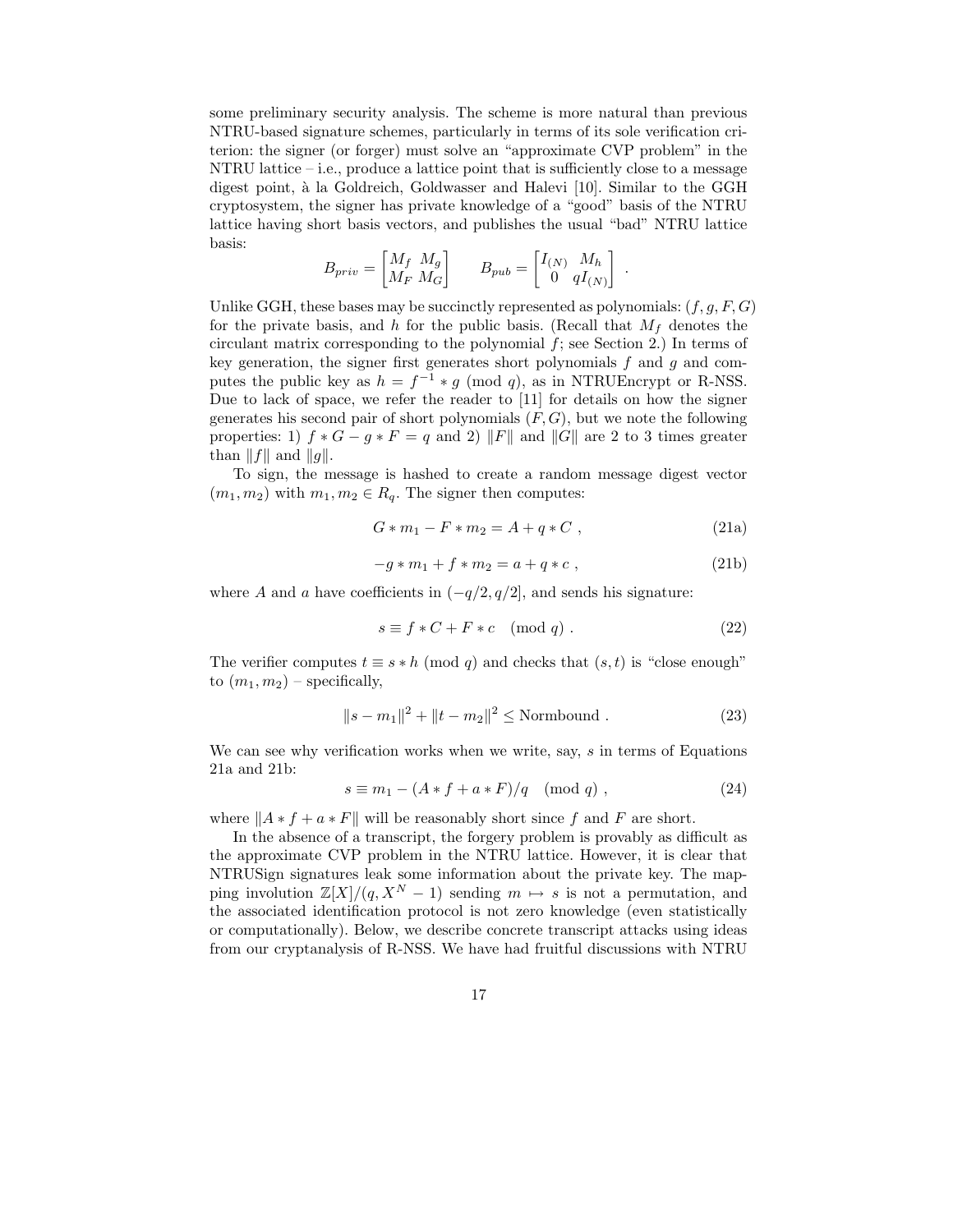regarding these attacks, and they have begun running preliminary tests to determine their efficacy. Based on these tests, some of these attacks appear to require a very long transcript that may make them infeasible in practice. This is a subject of further research. In any case, these attacks show that NTRUSign cannot have any formal security property, since it is not secure against passive adversaries.

#### 9.1 Second Order Attack

Using Equation 24, we may obtain polynomials of the form  $(A * f + a * F)$ (similarly,  $(A * g + a * G)$ ). Consider the following average:

$$
Avg_{ff}(r) = (1/r)\sum_{i=1}^{r} (a_i * F + A_i * f) * \overline{(a_i * F + A_i * f)}
$$
(25)  

$$
= (1/r)\sum_{i=1}^{r} (a_i * \overline{a_i}) * (F * \overline{F}) + (A_i * \overline{A_i}) * (f * \overline{f}) + \text{other terms}.
$$
(26)

The "other terms" will converge to 0, since A and a are uniformly distributed at random modulo  $q$  and, though dependent, have small statistical correlation. (See Remark 3 below.) The explicit portion of the average will converge essentially to a scalar multiple of  $f * \overline{f} + F * \overline{F}$ , for the same reasons as discussed in Section 4.3. Thus,

$$
\lim Avg_{ff}(r) = \gamma(f * \overline{f} + F * \overline{F}). \tag{27}
$$

Because the signatures in a transcript are random variables, the limit converges as  $1/\sqrt{r}$  where r is the length of a transcript. We may use this averaging to obtain a sufficiently close approximation of  $f * \overline{f} + F * \overline{F}$  to obtain the exact value by solving the CVP in the  $(N + 1)$ -dimensional lattice given in Equation 9 using lattice reduction. Thus, we recover a polynomial that is quadratic in the private key, and we can obtain  $f * \overline{g} + F * \overline{G}$  and  $g * \overline{g} + G * \overline{G}$  in a similar fashion.

Remark 3. One may artificially construct situations where  $(1/r) \sum_{i=1}^{r} a_i * \overline{A_i}$ does not converge to 0. For example, if we let  $f = F$ , then  $A_i * f + a_i * F \equiv 0$ (mod q) basically implies  $A_i = -a_i$  and hence  $a_i * A_i = -a_i * \overline{a_i}$ , the average of which does not converge to 0. Conceivably, NTRUSign could be modified so as to constrain  $f^{-1} * F \pmod{q}$ , but this would likely allow alternative attacks.

It is worth noting that these second order polynomials give us the Gram matrix  $B_{priv}^T \cdot B_{priv}$ :

$$
B_{priv}^T \cdot B_{priv} = \begin{bmatrix} M_{\overline{f}} & M_{\overline{F}} \\ M_{\overline{g}} & M_{\overline{G}} \end{bmatrix} \begin{bmatrix} M_f & M_g \\ M_F & M_G \end{bmatrix} = \begin{bmatrix} M_{f * \overline{f} + F * \overline{F}} & M_{g * \overline{f} + G * \overline{F}} \\ M_{f * \overline{g} + F * \overline{G}} & M_{g * \overline{g} + G * \overline{G}} \end{bmatrix} .
$$

This Gram matrix gives us the "shape" of the parallelepiped defined by  $B_{priv}^T$ , but the "orientation" of this parallelepiped is unclear. An interesting (and open)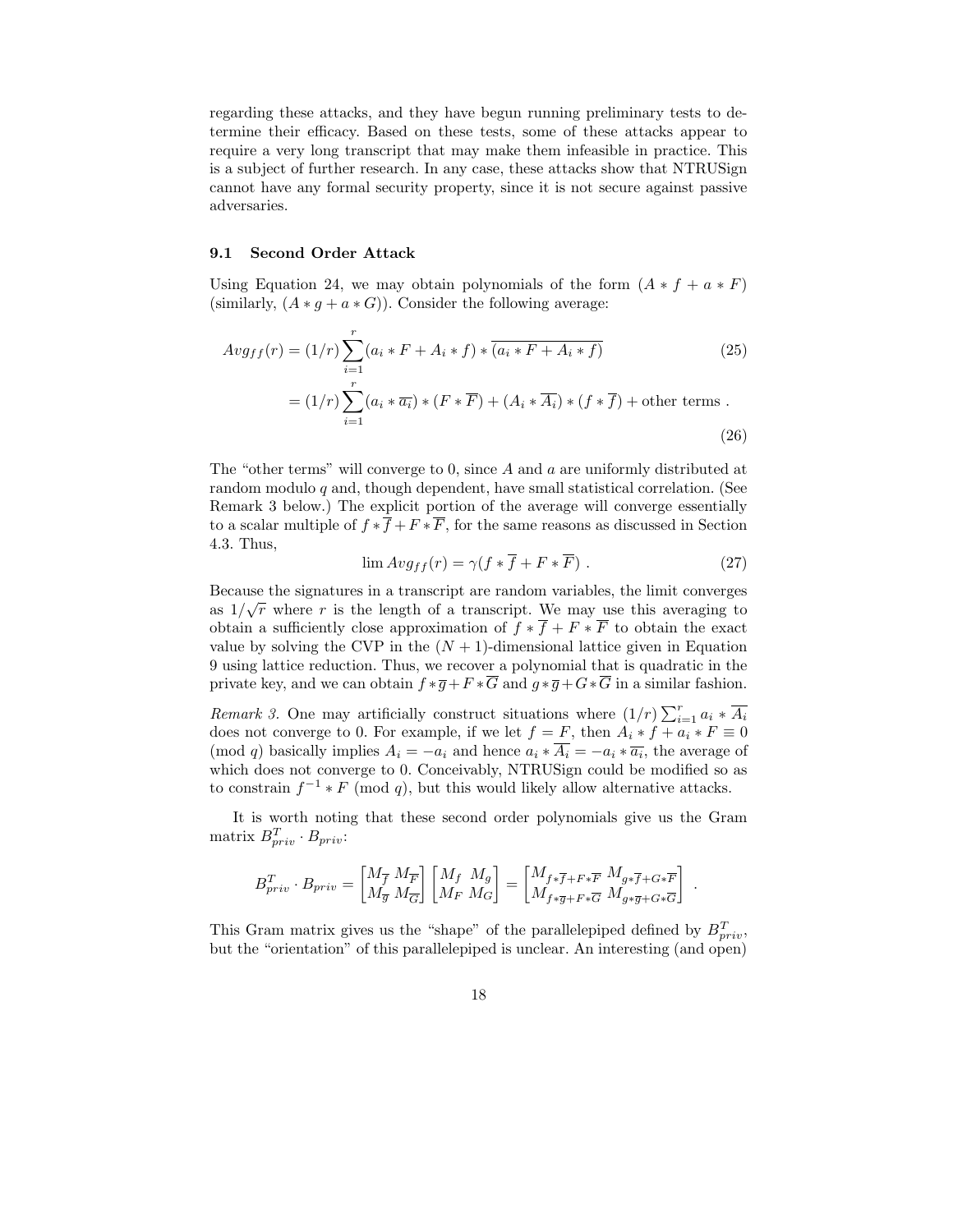question is: Can an attacker recover  $B_{priv}$  from  $B_{priv}^T \cdot B_{priv}$  and  $B_{pub} = U \cdot$  $B_{priv}$ , where U is a unimodular matrix? We answered a similar question in the affirmative in Section 7; we showed that an attacker, in polynomial time, can recover  $M_f$  from  $M_f^T \cdot M_f$  and  $U \cdot M_f$ , where U is a unimodular matrix. We have not found a way to extend the orthogonal congruence attack to solve the NTRUSign Gram matrix problem, however, where the bi-circulant (rather than purely circulant) nature of the matrices in question (such as  $B_{priv}$ ) destroys the commutativity that our orthogonal congruence attack appears to require, but this does not imply that the NTRUSign Gram matrix problem is necessarily hard. We note that it would more than suffice to find an algorithm that factors  $U \cdot U^T$  for unimodular U. (This factorization is unique up to a signed permutation matrix.) Further research in this area would be interesting, if only because it is relevant to NTRUSign's security.

### 9.2 Second Order Subtranscript Attack

It is clear that the second order polynomials recovered above contain information not contained in the public key, but using this information to create an effective attack is not so straightforward. Our approach has been to use the second order polynomials to recover, say,  $f * \overline{f}$ , so that we may then apply the orthogonal congruence attack to recover f. One way to get  $f * \overline{f}$  is to use the following subtranscript attack.

First, we notice that since  $||F|| > ||f||$ , the norm  $||A * f + a * F||$  is dictated more by ||a|| than by ||A||. More relevantly, for our purposes, an  $A*f + a*F$  that is longer than normal will usually have  $||a|| > ||A||$ . This suggests a subtranscript attack, including in Equation 25 only those polynomials  $A_i * f + a_i * F$  for which  $||A_i * f + a_i * F||$  is greater than some bound.<sup>9</sup> Then, we have:

Subtranscript: 
$$
\lim_{x \to f} \text{Arg}_f(r) = \gamma_1(f * \overline{f}) + \gamma_2(F * \overline{F})
$$
, (28)

for  $\gamma_1 < \gamma_2$ . Since this linear combination of  $f * \overline{f}$  and  $F * \overline{F}$  is distinct from that in Equation 27, we may compute  $f * \overline{f}$  and  $F * \overline{F}$ . The convergence of this subtranscript averaging will be affected by the proportional size of the subtranscript, but more importantly, by the fact that  $\gamma_1$  may be only a few percentage points greater than  $\gamma_2$  (in our preliminary experiments using the longest 50% of the  $A_i * f + a_i * F$ 's). Further experiments are necessary to determine the effectiveness of this attack. Another consideration is that in [11], a possible modification of NTRUSign was proposed in which one chooses the transpose of  $B_{priv}$  to be the private key. The basis vectors are then  $(f, F)$  and  $(g, G)$  with  $||f|| \approx ||g||$ and  $||F|| \approx ||G||$ . Choosing the private basis in this way appears to defeat this subtranscript attack.

<sup>&</sup>lt;sup>9</sup> This selection criterion might be refined, as by also considering the norm of  $A * \overline{F}$  −  $a * \overline{f}$ , which may be computed using the above second order polynomials.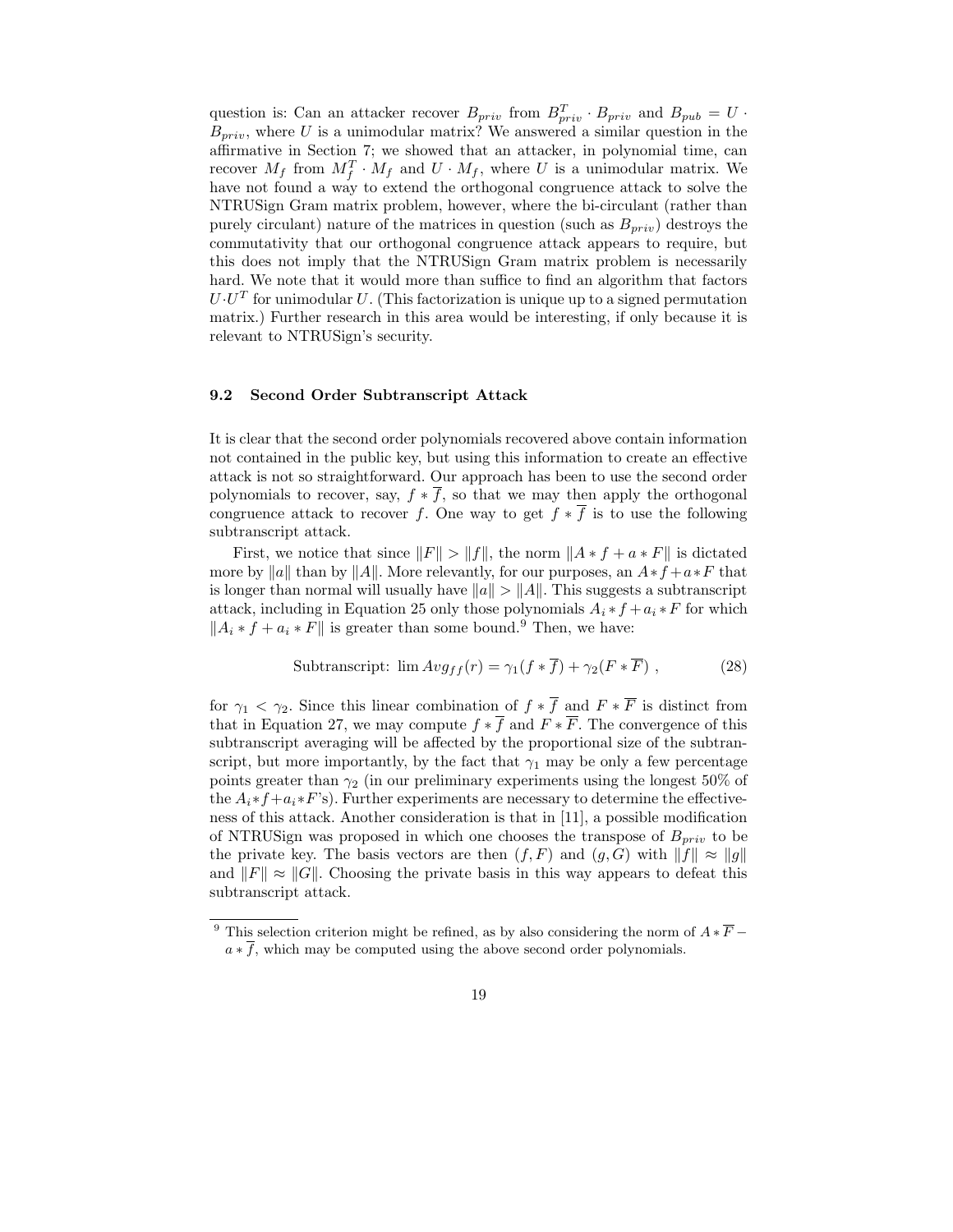# 9.3 Fourth Order Attack

An alternative way to get  $f * \overline{f}$  is to use the following fourth order attack. Viewing the average in Equation 25, one may consider the corresponding variance and conclude, under the assumption of the statistical independence of  $a$  and  $A$ , that:

$$
\lim_{r \to \infty} (1/r) \sum_{i=1}^{r} (s * s_{rev})^2 - (1/r)\beta (\lim_{r \to \infty} \sum_{i=1}^{r} (s * s_{rev}))^2 = \gamma f * \overline{f} * F * \overline{F} . \tag{29}
$$

The adjustment value of  $\beta$  depends on the scheme parameters n and q, and so the above value may not be exactly the variance. The factor  $\gamma$  also depends on the scheme parameters, and is a constant that slows convergence by a factor  $\frac{1}{\gamma^2}$ . This limit does converge more slowly than the second order averaging, but, as above, we may use a close approximation in conjunction with the lattice of Equation 9 to obtain the exact value. Preliminary tests show that it may not be practical to obtain an error lower than the Gaussian estimate with a reasonable number of signatures. Assuming we do obtain the value  $f * \overline{f} * F * \overline{F}$ , we may use it in combination with  $(f * \overline{f} + F * \overline{F})^2$  to obtain  $(f * \overline{f} - F * \overline{F})^2$ , and then  $f * \overline{f} - F * \overline{F}$  (using, perhaps, the algorithm given in Section 7.5). Then,  $f * \overline{f} + F * \overline{F}$  and  $f * \overline{f} - F * \overline{F}$  give us  $f * \overline{f}$  and  $F * \overline{F}$ .

### 9.4 Preliminary Conclusion

The approach of these initial attacks was to reduce the breaking problem to the orthogonal congruence attack using the results of various averagings. We showed how this could be done, but the practical feasibility of these attacks has yet to be determined. In our experiments, we have found that the second order attack is feasible; for example, by averaging 20000 signatures, an attacker may obtain an approximation whose squared error is about 88, about 1/20 of the squared Gaussian heuristic of the  $(N + 1)$ -dimensional CVP lattice that would be used to correct this approximation. Although we have not tested this CVP lattice, we believe its reduction would be feasible. Alternatively, more signatures could first be used to obtain a better approximation. We have also shown how the security of NTRUSign rests on the hardness of several new hard problems. These attacks will continue to be analyzed by the authors, NTRU corporation, and the cryptographic community.

## 10 Acknowledgments

The authors would like to thank Burt Kaliski, Alice Silverberg and Yiqun Lisa Yin for helpful discussions, Jakob Jonsson, Phong Nguyen, and Jacques Stern for discussions and collaboration on the precursor of this article, and Jeffrey Hoffstein, Nick Howgrave-Graham, Jill Pipher, Joseph Silverman and William Whyte, who have given us valuable feedback on our cryptanalysis, particularly on our preliminary cryptanalysis of NTRUSign.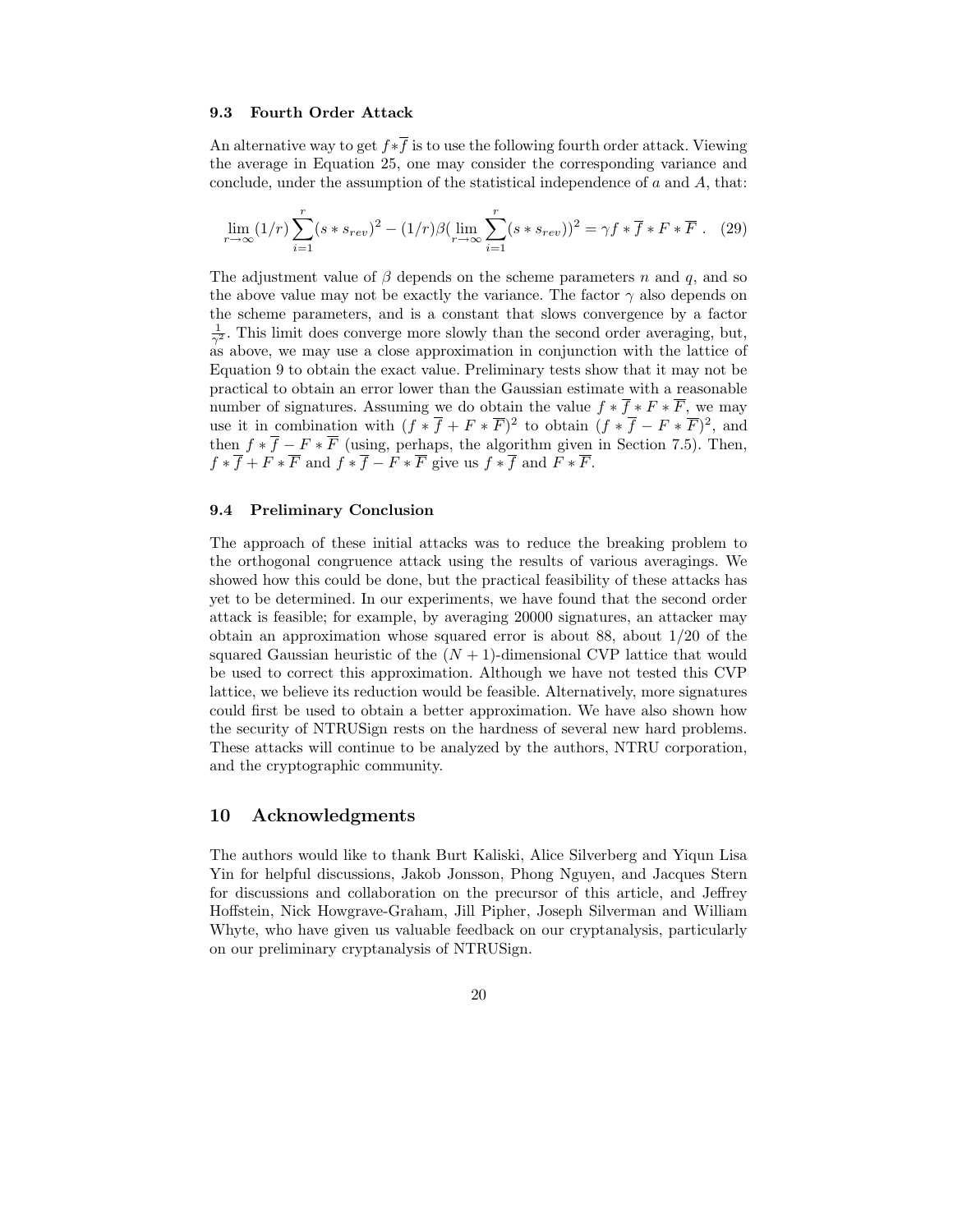# References

- 1. M. Ajtai, The shortest vector problem in  $L_2$  is NP-hard for randomized reductions, in Proc. 30th ACM Symposium on Theory of Computing, 1998, 10–19.
- 2. H. Cohen, A Course in Computational Algebraic Number Theory, Graduate Texts in Mathematics, 138. Springer, 1993.
- 3. H. Cohen, Advanced Topics in Computational Number Theory, Graduate Texts in Mathematics 138 ,1993.
- 4. Consortium for Efficient Embedded Security. Efficient Embedded Security Standard (EESS) # 1: Draft 1.0. Previously on http://www.ceesstandards.org.
- 5. Consortium for Efficient Embedded Security. Efficient Embedded Security Standard (EESS)  $\#$  1: Draft 2.0. Previously on  $http://www.ceesstandards.org$ .
- 6. Consortium for Efficient Embedded Security. Efficient Embedded Security Standard (EESS)  $\#$  1: Draft 3.0. Available from http://www.ceesstandards.org.
- 7. D. Coppersmith and A. Shamir, Lattice Attacks on NTRU, in Proc. of Eurocrypt '97, LNCS 1233, pages 52–61. Springer-Verlag, 1997.
- 8. C. Gentry, Key Recovery and Message Attacks on NTRU-Composite, in Proc. of Eurocrypt '01, LNCS 2045, pages 182–194. Springer-Verlag, 2001.
- 9. C. Gentry, J. Jonsson, J. Stern, M. Szydlo, Cryptanalysis of the NTRU signature scheme, in Proc. of Asiacrypt '01, LNCS 2248, pages 1–20. Springer-Verlag, 2001.
- 10. O. Goldreich, S. Goldwasser, S. Halevi, Public-key Cryptography from Lattice Reduction Problems, in Proc. of Crypto '97, LNCS 1294, pages 112–131. Springer-Verlag, 1997.
- 11. J. Hoffstein, N. Howgrave-Graham, J. Pipher, J.H. Silverman, W. Whyte, NTRUSign: Digital Signatures Using the NTRU Lattice, December, 2001. Available from http://www.ntru.com.
- 12. J. Hoffstein, B.S. Kaliski, D. Lieman, M.J.B. Robshaw, Y.L. Yin, Secure user identification based on constrained polynomials, US Patent 6,076,163, June 13, 2000.
- 13. J. Hoffstein, D. Lieman, J.H. Silverman, Polynomial Rings and Efficient Public Key Authentication, in Proc. International Workshop on Cryptographic Techniques and E-Commerce (CrypTEC '99), Hong Kong, (M. Blum and C.H. Lee, eds.), City University of Hong Kong Press.
- 14. J. Hoffstein, J. Pipher, J.H. Silverman, Enhanced Encoding and Verification Methods for the NTRU Signature Scheme, NTRU Technical Note #017, May 2001. Available from http://www.ntru.com.
- 15. J. Hoffstein, J. Pipher, J.H. Silverman. Enhanced encoding and verification methods for the NTRU signature scheme (ver. 2), May 30, 2001. Available from http://www.ntru.com.
- 16. J. Hoffstein, J. Pipher, J.H. Silverman, NSS: The NTRU Signature Scheme, preprint, November 2000. Available from http://www.ntru.com.
- 17. J. Hoffstein, J. Pipher, J.H. Silverman, NSS: The NTRU Signature Scheme, in Proc. of Eurocrypt '01, LNCS 2045, pages 211–228. Springer-Verlag, 2001.
- 18. J. Hoffstein, J. Pipher, J.H. Silverman, NSS: The NTRU Signature Scheme: Theory and Practice, preprint, 2001. Available from http://www.ntru.com.
- 19. A.K. Lenstra, H.W. Lenstra Jr., L. Lovász, Factoring Polynomials with Rational Coefficients, Mathematische Ann. 261 (1982), 513–534.
- 20. A. May, Cryptanalysis of NTRU-107, preprint, 1999. Available from http://www.informatik.uni- frankfurt.de/~alex/crypto.html.
- 21. I. Mironov, A Note on Cryptanalysis of the Preliminary Version of the NTRU Signature Scheme, IACR preprint server, http://eprint.iacr.org/2001/005.